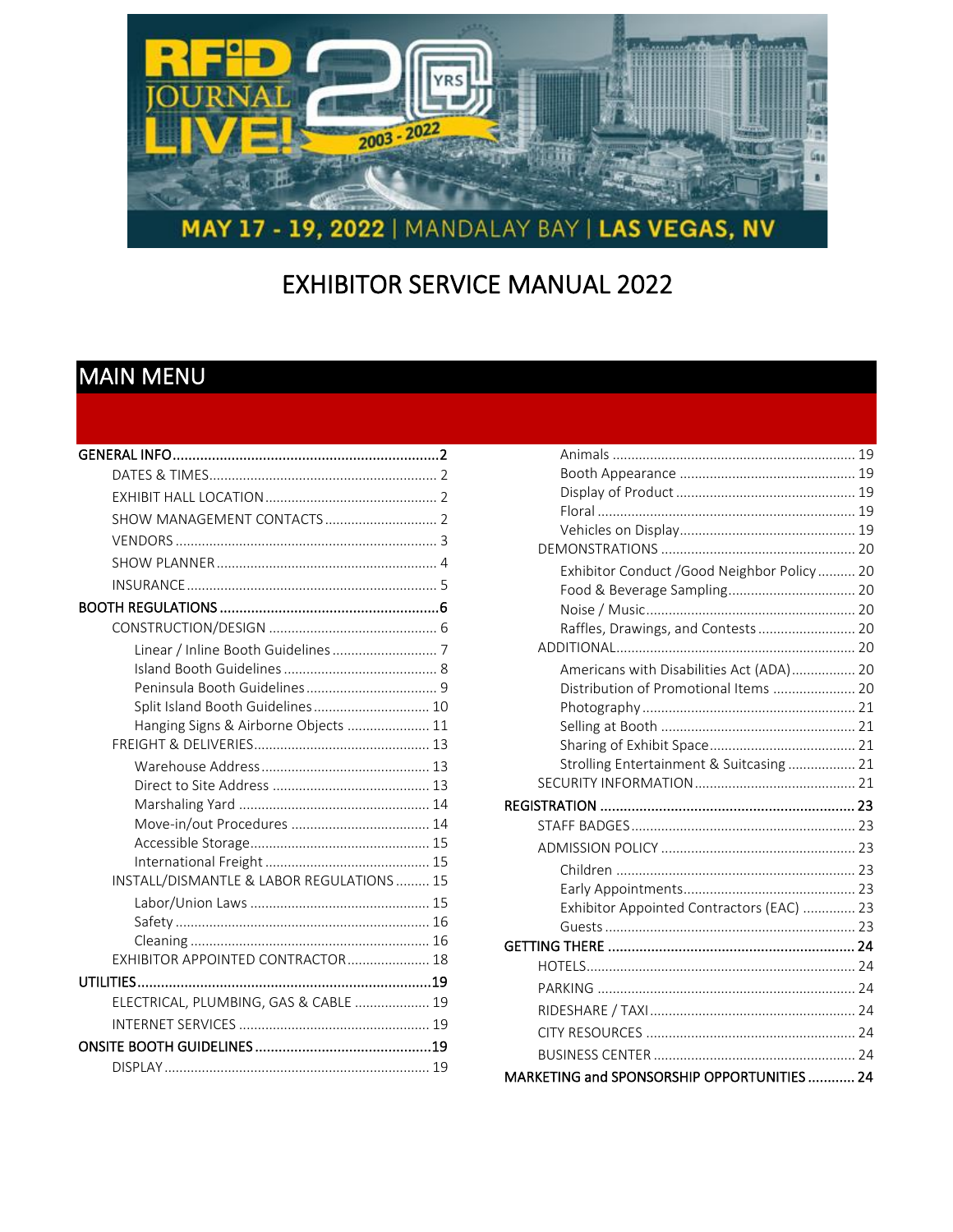Welcome to the RFID Journal Live! 2022 Exhibitor Services Manual. The information in the pages below is designed to help guide exhibitors through the planning process of exhibiting at RFID JOURNAL LIVE! 2022. Schedules and deadlines as well as links to additional information, online ordering sites, and downloadable printable order forms are included for your convenience.

The Main Menu is designed so clicking on a topic will automatically transport you to that section of the manual. Also, each page includes linked tabs at the top to help you navigate back to the Main Menu or to another section of the manual.

We encourage you to thoroughly review this document, especially those areas that pertain to you and your booth and ask questions for any areas you need further clarification on.

# <span id="page-1-0"></span>GENERAL INFO

### <span id="page-1-1"></span>DATES & TIMES

| Move-in |  |
|---------|--|
|         |  |
|         |  |

| Sunday, May 15, 2022                          | $8:00$ AM $-6:00$ PM<br>(Shepard Only)       |
|-----------------------------------------------|----------------------------------------------|
| Monday, May 16, 2022<br>Tuesday, May 17, 2022 | $8:00$ AM $-6:00$ PM<br>$8:00$ AM $-6:00$ PM |
|                                               |                                              |

#### Show Days

| Tuesday, May 17, 2022   | $6:30 \text{ PM} - 8:15 \text{ PM}$ (Opening Reception) |
|-------------------------|---------------------------------------------------------|
| Wednesday, May 18, 2022 | $10:45$ AM $-$ 5:30 PM                                  |
| Thursday, May 19, 2022  | $10:30$ AM $-$ 3:00 PM                                  |
|                         |                                                         |

#### Move-out

| Thursday, May 19, 2022 | $3:00$ PM $-8:00$ PM  |
|------------------------|-----------------------|
|                        | $3:00$ PM $-11:59$ PM |
| Thursday, May 19, 2022 | (Shepard Only)        |

### <span id="page-1-2"></span>EXHIBIT HALL LOCATION

Mandalay Bay

South Pacific Ballroom 3950 Las Vegas Blvd. South Las Vegas, NV 89119

### <span id="page-1-3"></span>SHOW MANAGEMENT CONTACTS

[Click here](https://rfidjournallive.com/contact/) for a full list of show management contacts.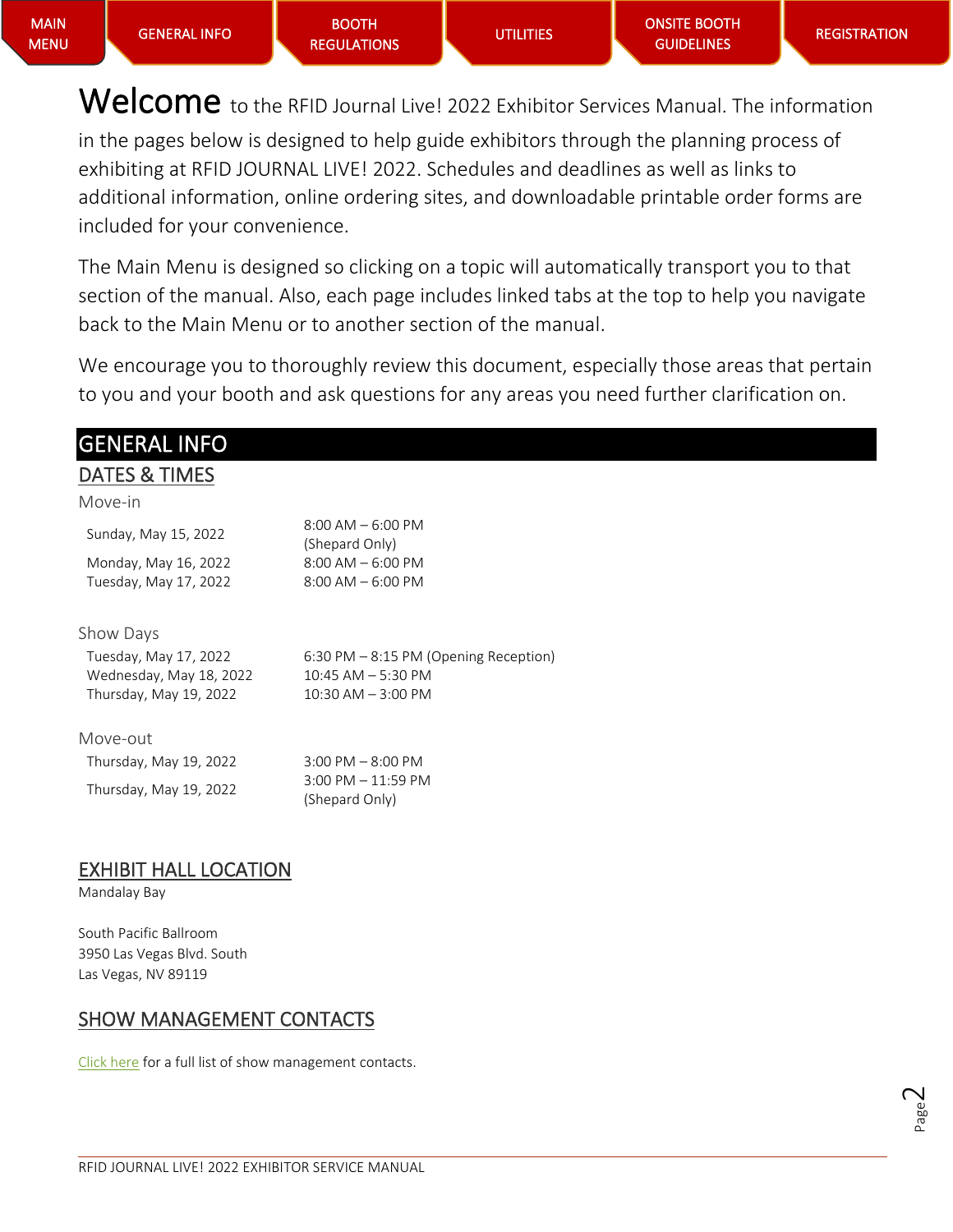<span id="page-2-0"></span>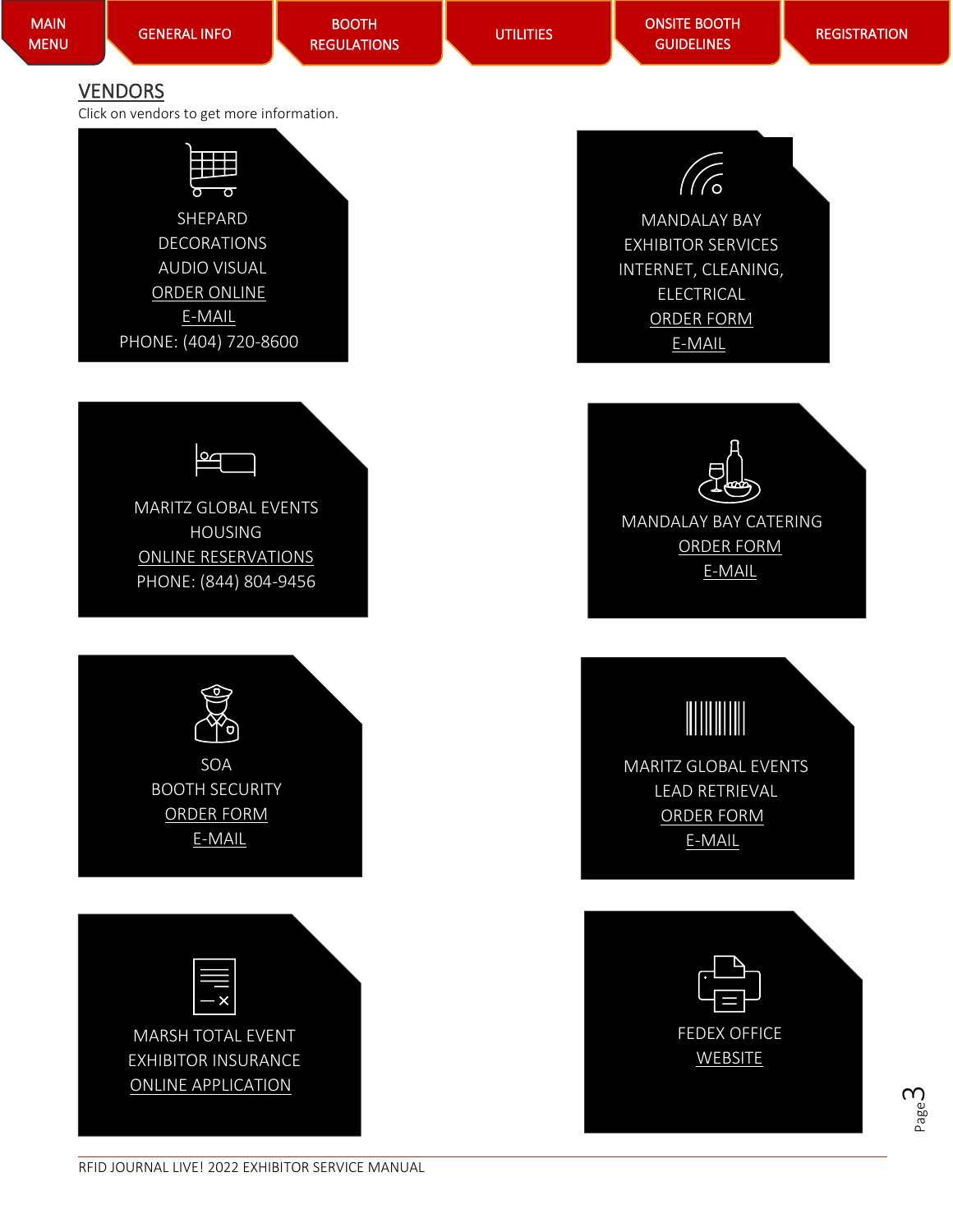<span id="page-3-0"></span>

| <b>MAIN</b><br><b>MENU</b> | <b>GENERAL INFO</b>                                                                                                                                    | <b>BOOTH</b><br><b>REGULATIONS</b>                                                                                                                                                                                                                                      | <b>UTILITIES</b>                                                                     | <b>ONSITE BOOTH</b><br><b>GUIDELINES</b>                                                                                                                                                                                                                          | <b>REGISTRATION</b> |
|----------------------------|--------------------------------------------------------------------------------------------------------------------------------------------------------|-------------------------------------------------------------------------------------------------------------------------------------------------------------------------------------------------------------------------------------------------------------------------|--------------------------------------------------------------------------------------|-------------------------------------------------------------------------------------------------------------------------------------------------------------------------------------------------------------------------------------------------------------------|---------------------|
|                            | <b>SHOW PLANNER</b><br><b>APRIL</b><br>18<br>ORDER LEAD RETRIEVAL<br>(TIERED PRICING)<br><b>APRIL</b><br>28<br>MANDALAY BAY CATERING<br>ORDER DEADLINE | Click on items to get more information and link to the website or form.<br><b>APRIL</b><br>18<br><b>LISTING</b><br><b>APRIL</b><br>27<br><b>INTERNET</b>                                                                                                                | UPDATE SHOW DIRECTORY<br>MANDALAY BAY EXHIBITOR<br><b>SERVICES</b><br>ORDER DEADLINE | APRIL 18<br>SHEPARD ADVANCE<br><b>WAREHOUSE SHIPPING</b><br><b>BEGINS</b><br><b>ACCEPTED THROUGH</b><br>MAY <sub>9</sub><br>WITHOUT SURCHARGE<br><b>APRIL</b><br>27<br>O<br>SHEPARD<br><b>DISCOUNT DEADLINE FOR</b><br><b>ONLINE ORDERS</b><br><b>FURNISHINGS</b> | ਠ                   |
|                            | E<br>$\left  \begin{matrix} 2 \\ -1 \end{matrix} \right $<br>$\mathbb{E}$<br><u>le l</u><br>B                                                          | <b>ELECTRICAL</b><br>CLEANING<br>BEFORE YOU ARRIVE TO SHOWSITE<br>Submit Certificate of Insurance<br>Coordinate Hotel & Travel<br>Register Booth Personnel<br>Update Show Directory Exhibitor Profile<br>Submit EAC Notification Form & EAC<br>Certificate of Insurance |                                                                                      | CARPET<br><b>LABOR</b><br><b>ONCE YOU ARRIVE</b><br>PICK UP BADGE FROM<br><b>REGISTRATION</b><br><b>CONFIRM FREIGHT</b><br><b>DELIVERY</b><br><b>CONFIRM ADVANCED</b><br><b>ORDERS</b><br>PLACE ONSITE ORDERS                                                     | 7                   |

Page 4

 $\Box$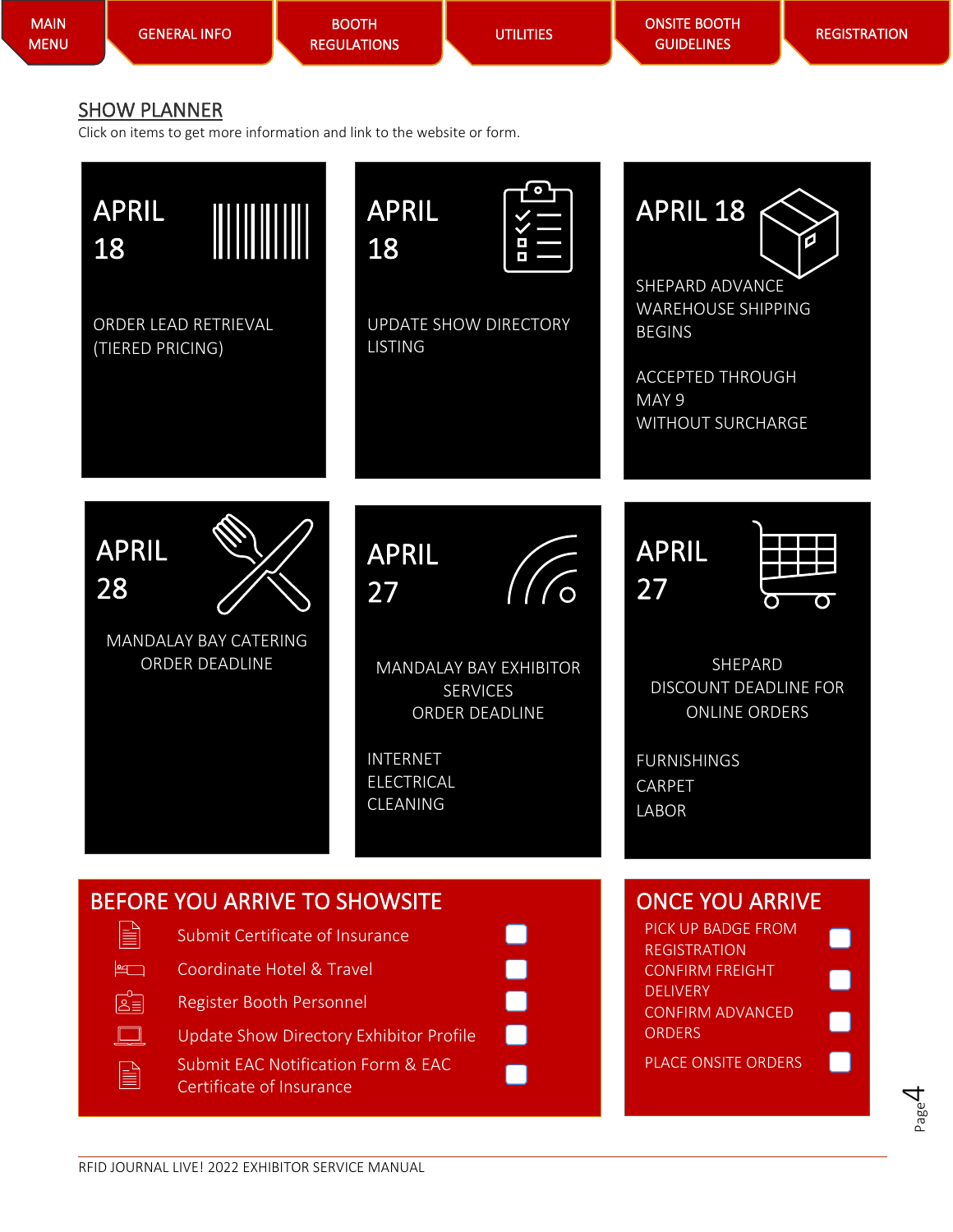[ONSITE BOOTH](#page-18-3)  **GUIDELINES** 

### <span id="page-4-0"></span>**INSURANCE**

RFID JOURNAL LIVE! does not provide any type of insurance coverage for the property and/or personnel of exhibiting companies. Exhibitors must maintain insurance that meets the requirements below and provide proof to RFID JOURNAL LIVE! before the show.

An exhibitor shall, at their own expense, secure and maintain through the term of this contract, including move-in and move-out days, the insurance listed below. All such insurance shall be primary of any other

valid and collectible insurance of the exhibitor and shall be written on an occurrence basis. Claims-made policies are not acceptable and do not constitute compliance with the exhibitor's obligations under this paragraph.

The following three types of insurance are required:

- Workers' Compensation insurance, unless you are the sole proprietor. A sole proprietor is a business entity that is owned and run by one individual. If you have even one other person in the booth working with you, you will need worker's compensation coverage.
- **•** Comprehensive General Liability insurance with limits not less than \$1,000,000 each occurrence, \$2,000,000 aggregate, combined single limit for bodily injury and property damage, including coverage for personal injury, contractual, and operation of mobile equipment, products, and liquor liability (if applicable).
- **•** Automobile Liability insurance with limits not less than \$500,000 for each occurrence combined single limit for bodily injury and property damage, including coverage for owned, non-owned, and hired vehicles, including loading and unloading operators. Auto coverage is only required if there is a vehicle in your booth or if you are using a designated loading/unloading area i.e. POV area.

Comprehensive General Liability and Automobile Liability insurance policies shall name as additional insured, Emerald X, LLC (Show Management), RFID Journal Live! (RFID JOURNAL LIVE!), Mandalay Bay (Facility), and Shepard (General Service Contractor). If requested, copies of additional insured endorsements, primary coverage endorsements, and complete copies of policies satisfactory to Emerald, shall be furnished to Emerald sixty (60) days before the first day of the event. Certified copies of the Certificates of Insurance or policies shall provide that they may not be canceled without a 30-day advance written notice to Emerald.

The following MUST be contained on the certificate: **[DOWNLOAD A SAMPLE CERTIFICATE OF INSURANCE](https://rfidjournallive.com/wp-content/uploads/2022/02/Sample-COI.docx)** 

"Producer" – Name, Address, and Phone Number of the insurance carrier

"Insured" – Company Name, Address, Phone Number, and Booth Number

"Description of Special Items" – "Emerald X, LLC, RFID Journal Live!, Mandalay Bay, and Shepard and each of its subsidiaries, affiliates, officers, employees, agents, and representatives" must be listed as additional insured for the dates May 16-19, 2022.

### NEED GENERAL LIABILITY INSURANCE?

Marsh/TotalEvent Insurance offers General Liability Insurance for \$65 plus tax. Click for more information.



*Certificate Holder Information should be listed as:*  RFID JOURNAL LIVE! 2022 31910 Del Obispo, Suite 200 San Juan Capistrano, CA 92675

#### REPORTING

I

In the event of damage or loss of property, or an accident or injury, it is your responsibility to contact your insurance broker or carrier immediately.





Click here to submit your insurance documents online. Be sure the name of the attachment reflects the name of the insured exhibiting company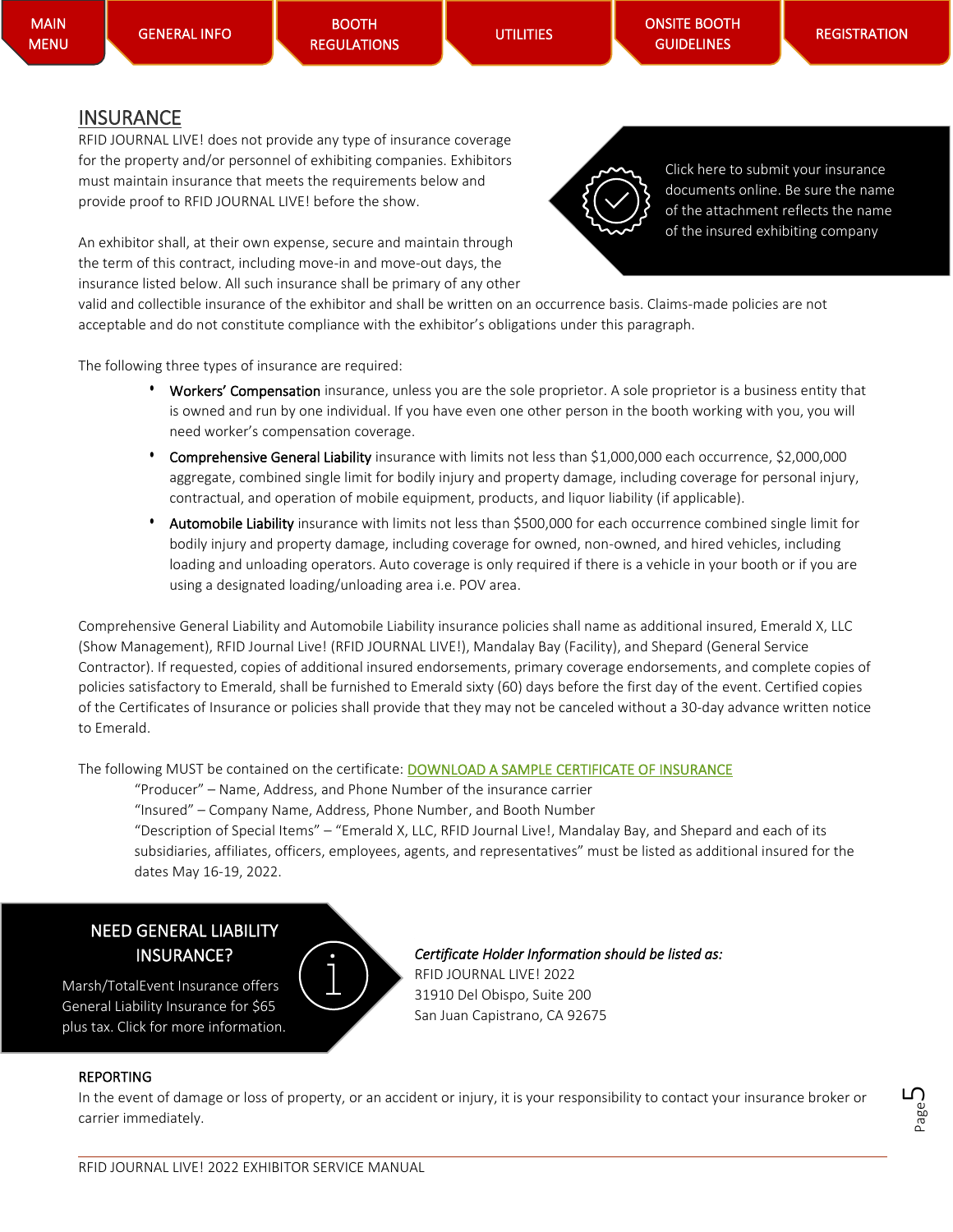#### <span id="page-5-1"></span><span id="page-5-0"></span>RFID JOURNAL LIVE! is a "Cubic Content" show

Booths must be constructed per the booth guidelines provided within this kit for the specific type of booth space being leased. Violations could result in a fine and/or loss of priority points.

#### Show Colors

Backwall and Siderail Drape: Blue Aisle Carpet: Facility is carpeted

#### Standard Booth Equipment

Linear, Corner and Perimeter booths

- 8' high pipe and drape back wall.
- 3' high pipe and drape side rails.
- 7" x 44" booth identification sign with the company name and booth number.

#### Split Island, Peninsula and End-Cap booths

- 8' high pipe and drape back wall.
- 7" x 44" booth identification sign with the company name and booth number.

#### Island booths

• Island booths do not come with back drapes or ID signs. If desired, they may be ordered from Shepard.

All other equipment and services are the responsibility of the exhibitor.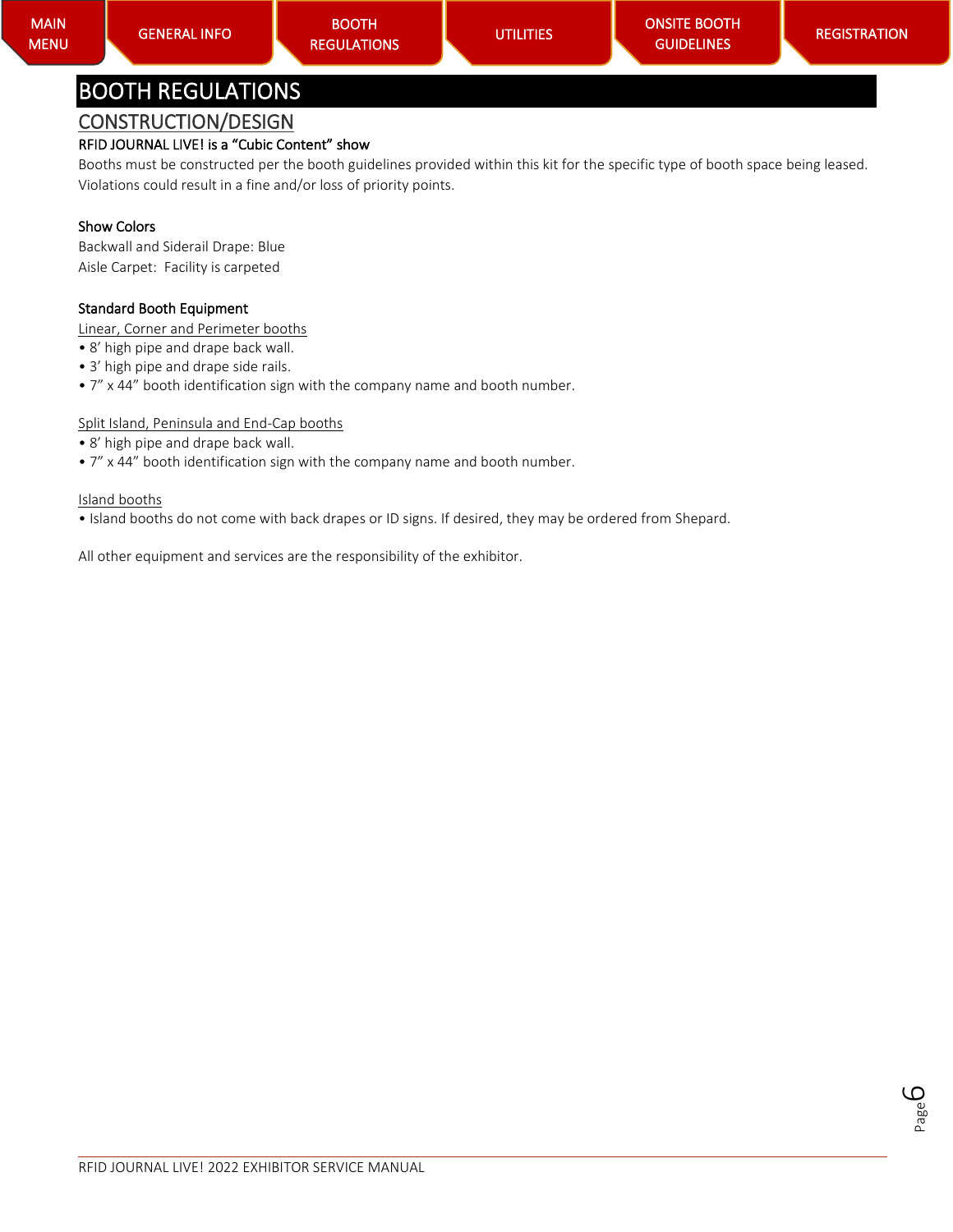BOOTH [REGULATIONS](#page-5-0) 

Page  $\overline{\phantom{1}}$ 

## <span id="page-6-0"></span>Linear / Inline Booth Guidelines

| Definition and/or Dimension<br>Linear booths, also called "inline" booths, are<br>generally arranged in a straight line and have<br>neighboring exhibitors on their immediate<br>right and left, leaving only one side exposed<br>to the aisle.<br>Linear & Perimeter booths are commonly ten | <b>INLINE BOOTH SPACE</b><br>10 X 10, cubic content, with provided drape, max height 8'<br><b>NEIGHBORING</b><br><b>BOOTH</b>                                                                                                                                                                                                                                                                           | NEIGHBORING<br><b>BOOTH</b>                                                                                                                                                   |  |
|-----------------------------------------------------------------------------------------------------------------------------------------------------------------------------------------------------------------------------------------------------------------------------------------------|---------------------------------------------------------------------------------------------------------------------------------------------------------------------------------------------------------------------------------------------------------------------------------------------------------------------------------------------------------------------------------------------------------|-------------------------------------------------------------------------------------------------------------------------------------------------------------------------------|--|
| feet (10') deep and multiples of ten feet (10')<br>wide, i.e., 10' x 10', 10' x 20', 10' x 30', etc.<br>What's Provided / Included                                                                                                                                                            | 8' MAX<br><b>HEIGHT</b>                                                                                                                                                                                                                                                                                                                                                                                 | NEIGHBORINC<br><b>BOOTH</b>                                                                                                                                                   |  |
| • 8' high pipe and drape back wall.                                                                                                                                                                                                                                                           |                                                                                                                                                                                                                                                                                                                                                                                                         | $\iota_O$                                                                                                                                                                     |  |
| • 3' high pipe and drape side rails.<br>• 7" x 44" booth identification sign with the<br>company name and booth number.                                                                                                                                                                       | <b>FRONT</b>                                                                                                                                                                                                                                                                                                                                                                                            |                                                                                                                                                                               |  |
| All other equipment and services are the<br>responsibility of the exhibitor.                                                                                                                                                                                                                  |                                                                                                                                                                                                                                                                                                                                                                                                         | not to scale                                                                                                                                                                  |  |
| Use of Space - Cubic Content Rule:<br>Exhibitors may build their exhibit within the<br>entire width and depth of their booth and up<br>to the maximum allowable height of the<br>linear booth type/variation.                                                                                 | Footprint Rule or "Wiggle Room" Factor<br>The width and depth of your booth structure should be designed so any<br>side adjacent to another exhibitor's booth is 3 inches less than the<br>dimensions of your booth space. This is to allow space for the dividing<br>drape and utility cables/hoses that must be run between booths.                                                                   |                                                                                                                                                                               |  |
| Hanging Signs / Graphics<br>Linear/Inline booths are not permitted to<br>have hanging signs.<br>Signs, logos and graphics placed along booth<br>edges may not face into adjacent booths.                                                                                                      | <b>Exposed Surfaces</b><br>All exposed exhibit components extending above the 3' high pipe and<br>drape sidewalls and/or the 8' high pipe and drape backwall must be<br>completely finished, painted, and with no exposed wires or framing visible.<br>Show management reserves the right to determine whether a wall is<br>finished and may order draping of exposed sides at the exhibitor's expense. |                                                                                                                                                                               |  |
| <b>Additional Information</b><br>Labor/Union Laws<br><b>Building Rules/Guidelines</b><br><b>Onsite Booth Guidelines</b>                                                                                                                                                                       | <b>Variance Requests</b><br>Variance requests can be submitted to Show Management at<br>Laura.Ouimet@EmeraldX.com                                                                                                                                                                                                                                                                                       |                                                                                                                                                                               |  |
| Linear / Inline Booth Variations:                                                                                                                                                                                                                                                             |                                                                                                                                                                                                                                                                                                                                                                                                         |                                                                                                                                                                               |  |
| <b>Corner</b> booths must adhere to the same<br>guidelines as linear booths with the exception<br>that two sides will be exposed to an aisle.                                                                                                                                                 | Perimeter booths are linear booths<br>that back up against a wall of the<br>facility, not to another line of<br>exhibits, and have a maximum height<br>of twelve feet (12').                                                                                                                                                                                                                            | End-Cap booths are exposed to an<br>aisle on three sides and comprised<br>of two adjacent 10'x10' booth<br>spaces and must adhere to the<br>same guidelines as linear booths. |  |
| <b>CORNER BOOTH SPACE</b><br>aisles on 2 sides; cubic content w/ provided drape                                                                                                                                                                                                               | PERIMETER BOOTH SPACE<br>booth backs up to wall in event space, max height 12'<br><b>RACK WALL</b><br>FRONT<br>3' SIDE<br>DRAPE                                                                                                                                                                                                                                                                         | END CAP PENINSULA BOOTH SPACE<br>cubic content, aisles on 3 sides<br>rol lo scai                                                                                              |  |
| rei foscali                                                                                                                                                                                                                                                                                   | col fo scale                                                                                                                                                                                                                                                                                                                                                                                            |                                                                                                                                                                               |  |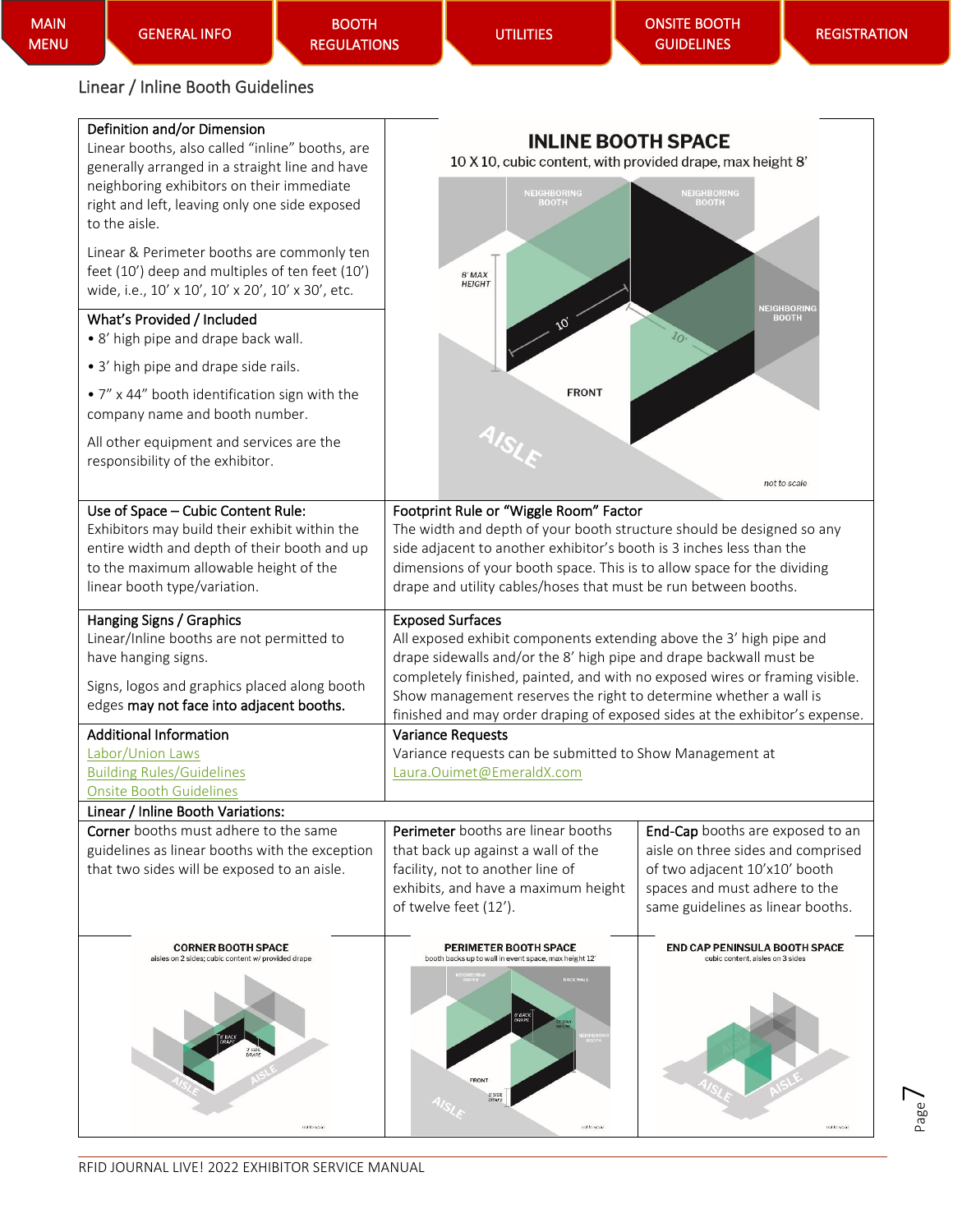#### <span id="page-7-0"></span>Island Booth Guidelines

#### Definition and/or Dimension

Island booths are any size booth exposed to an aisle on all four sides.

Island booths are typically twenty feet (20') by twenty feet (20') or larger, although may be configured differently.

#### What's Provided / Included

Island booths do not come with drapes or ID signs.

All equipment and services are the responsibility of the exhibitor.



| Use of Space - Cubic Content Rule:<br>The entire cubic content of the booth may be used up to the<br>maximum allowable combined height of twenty feet (20')<br>between any ground supported structure and hanging sign,<br>when viewed perpendicular to the floor from any point on<br>any side.                                                                                                                                                 | Footprint Rule or "Wiggle Room" Factor<br>Since Island Booths do not have any adjacent booths, the<br>footprint rule is not applicable.                                                                                                                                                                                  |
|--------------------------------------------------------------------------------------------------------------------------------------------------------------------------------------------------------------------------------------------------------------------------------------------------------------------------------------------------------------------------------------------------------------------------------------------------|--------------------------------------------------------------------------------------------------------------------------------------------------------------------------------------------------------------------------------------------------------------------------------------------------------------------------|
| <b>Multi-Level Exhibits</b><br>A Multi-Level exhibit consists of a display fixture comprised<br>of two or more levels. A multi-level exhibit requires prior<br>approval by the exhibit facility and/or relevant local<br>government agency because it is deemed to be a "structure"<br>for building purposes.                                                                                                                                    | <b>Covered Exhibits</b><br>A Covered exhibit consists of a display fixture with<br>something placed over or upon the exhibit (e.g., roof,<br>ceiling, tenting, lattice, fabric, plastic) to cover the ground<br>level and/or support decorative structures. The upper<br>portion of a Covered exhibit is not occupiable. |
| All Multi-Level exhibits require a plan that is signed, sealed<br>(with official seal) and dated by a registered architect or<br>engineer and a certificate of flame retardant materials<br>submitted to the facility at least sixty (60) days in advance of<br>move-in.                                                                                                                                                                         | All Covered exhibits with 300 sq. ft. or more of covered<br>space require a plan that is signed, sealed (with official seal)<br>and dated by a registered architect or engineer and a<br>certificate of flame retardant materials submitted to the<br>facility at least sixty (60) days in advance of move-in.           |
| Hanging Signs / Graphics<br>Hanging signs may be hung to a maximum height of twenty-<br>five feet (25') from the floor to the top of sign.<br>If a hanging sign is used, there must be an empty space that<br>is a minimum of five feet (5') between the highest point of<br>the ground supported structure and the lowest point of your<br>hanging sign. This empty space must be continuous<br>throughout the entire cubic space of the booth. | <b>Exposed Surfaces</b><br>All exposed exhibit components must be completely<br>finished, painted, and with no exposed wires or framing<br>visible. Show management reserves the right to determine<br>whether a wall is finished and may order draping of exposed<br>sides at the exhibitor's expense.                  |
| <b>Additional Information</b><br>Labor/Union Laws<br><b>Building Rules/Guidelines</b><br><b>Onsite Booth Guidelines</b>                                                                                                                                                                                                                                                                                                                          | <b>Variance Requests</b><br>Variance requests can be submitted to Show Management<br>at Laura.Ouimet@EmeraldX.com.                                                                                                                                                                                                       |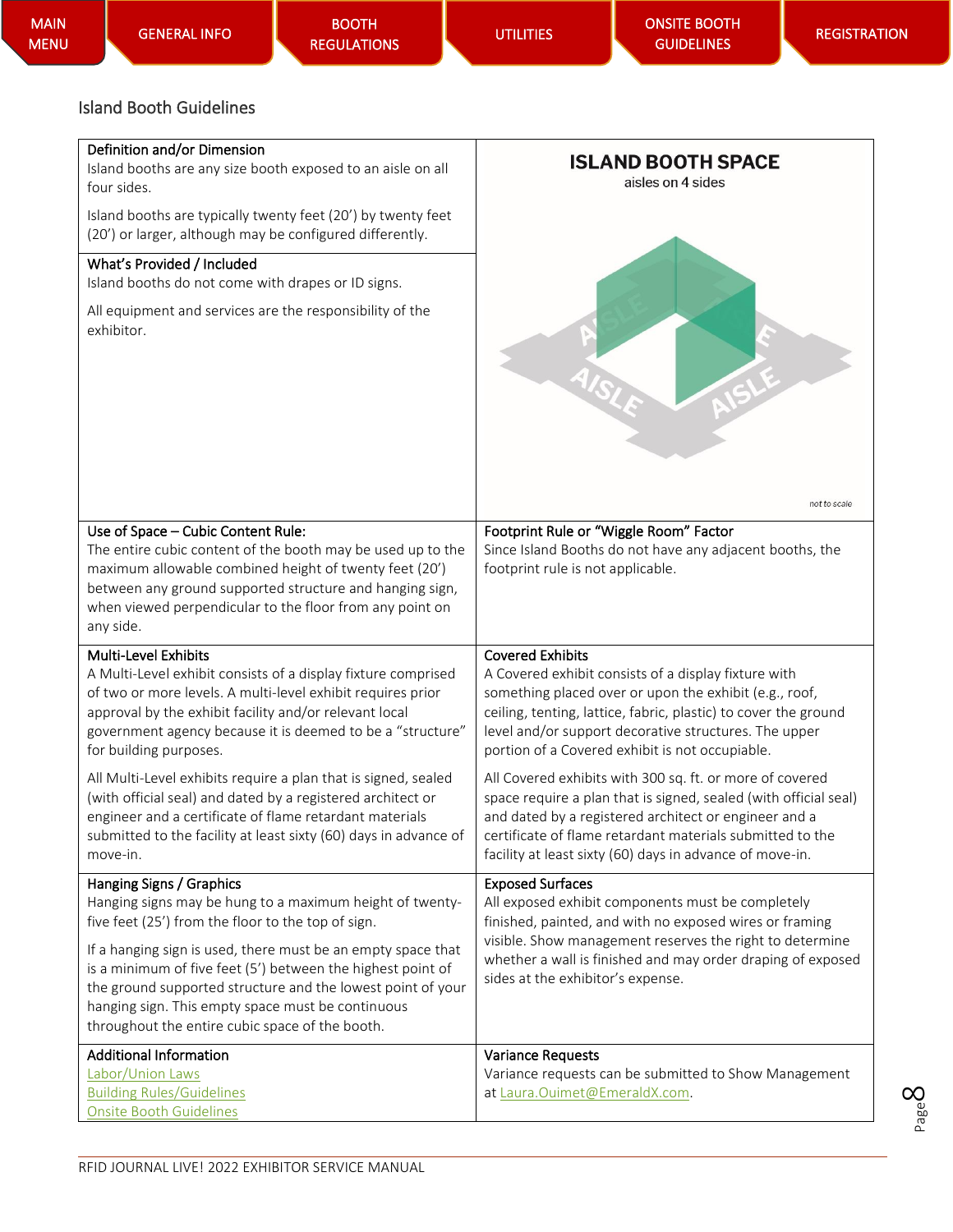### <span id="page-8-0"></span>Peninsula Booth Guidelines

#### Definition and/or Dimension

Peninsula booths are exposed to an aisle on three sides, comprised of a minimum of four booths, and typically back up to linear booths behind.

Peninsula booths are usually twenty feet (20') by twenty feet (20') or larger.

#### What's Provided / Included

• 8' high pipe and drape back wall.

• 7" x 44" booth identification sign with the company name and booth number.

All other equipment and services are the responsibility of the exhibitor.



| Use of Space - Cubic Content Rule:                                                                                                                                                                                                                                                                 | Footprint Rule or "Wiggle Room" Factor                                                                                                                                                                                                                                                                         |
|----------------------------------------------------------------------------------------------------------------------------------------------------------------------------------------------------------------------------------------------------------------------------------------------------|----------------------------------------------------------------------------------------------------------------------------------------------------------------------------------------------------------------------------------------------------------------------------------------------------------------|
| The entire cubic content of the booth may be used up to the                                                                                                                                                                                                                                        | The width and depth of your booth structure should be                                                                                                                                                                                                                                                          |
| maximum allowable combined height of twenty feet (20')                                                                                                                                                                                                                                             | designed so any side adjacent to another exhibitor's booth is                                                                                                                                                                                                                                                  |
| between any ground supported structure and hanging sign,                                                                                                                                                                                                                                           | 3 inches less than the dimensions of your booth space. This                                                                                                                                                                                                                                                    |
| when viewed perpendicular to the floor from any point on                                                                                                                                                                                                                                           | is to allow space for the dividing drape and utility                                                                                                                                                                                                                                                           |
| any side.                                                                                                                                                                                                                                                                                          | cables/hoses that must be run between booths.                                                                                                                                                                                                                                                                  |
| <b>Multi-Level Exhibits</b>                                                                                                                                                                                                                                                                        | <b>Covered Exhibits</b>                                                                                                                                                                                                                                                                                        |
| A Multi-Level exhibit consists of a display fixture comprised                                                                                                                                                                                                                                      | A Covered exhibit consists of a display fixture with                                                                                                                                                                                                                                                           |
| of two or more levels. A multi-level exhibit requires prior                                                                                                                                                                                                                                        | something placed over or upon the exhibit (e.g., roof,                                                                                                                                                                                                                                                         |
| approval by the exhibit facility and/or relevant local                                                                                                                                                                                                                                             | ceiling, tenting, lattice, fabric, plastic) to cover the ground                                                                                                                                                                                                                                                |
| government agency because it is deemed to be a "structure"                                                                                                                                                                                                                                         | level and/or support decorative structures. The upper                                                                                                                                                                                                                                                          |
| for building purposes.                                                                                                                                                                                                                                                                             | portion of a Covered exhibit is not occupiable.                                                                                                                                                                                                                                                                |
| All Multi-Level exhibits require a plan that is signed, sealed<br>(with official seal) and dated by a registered architect or<br>engineer and a certificate of flame retardant materials<br>submitted to the facility at least sixty (60) days in advance of<br>move-in.                           | All Covered exhibits with 300 sq. ft. or more of covered<br>space require a plan that is signed, sealed (with official seal)<br>and dated by a registered architect or engineer and a<br>certificate of flame retardant materials submitted to the<br>facility at least sixty (60) days in advance of move-in. |
| Hanging Signs / Graphics                                                                                                                                                                                                                                                                           | <b>Exposed Surfaces</b>                                                                                                                                                                                                                                                                                        |
| Hanging signs may be hung to a maximum height of twenty-                                                                                                                                                                                                                                           | All exposed exhibit components must be completely                                                                                                                                                                                                                                                              |
| five feet (25') from the floor to the top of sign.                                                                                                                                                                                                                                                 | finished, painted, and with no exposed wires or framing                                                                                                                                                                                                                                                        |
| Signs, logos and graphics must be set back no less than five<br>feet (5') from adjacent booths. This includes the side of a<br>hanging sign that is facing adjacent booths.                                                                                                                        | visible. Show management reserves the right to determine<br>whether a wall is finished and may order draping of exposed<br>sides at the exhibitor's expense.                                                                                                                                                   |
| If a hanging sign is used, there must be an empty space that<br>is a minimum of five feet (5') between the highest point of<br>the ground supported structure and the lowest point of your<br>hanging sign. This empty space must be continuous<br>throughout the entire cubic space of the booth. |                                                                                                                                                                                                                                                                                                                |
| <b>Additional Information</b>                                                                                                                                                                                                                                                                      | <b>Variance Requests</b>                                                                                                                                                                                                                                                                                       |
| Labor/Union Laws                                                                                                                                                                                                                                                                                   | Variance requests can be submitted to Show Management                                                                                                                                                                                                                                                          |
| <b>Building Rules/Guidelines</b>                                                                                                                                                                                                                                                                   | at Laura.Ouimet@EmeraldX.com.                                                                                                                                                                                                                                                                                  |

[Onsite Booth Guidelines](#page-5-0)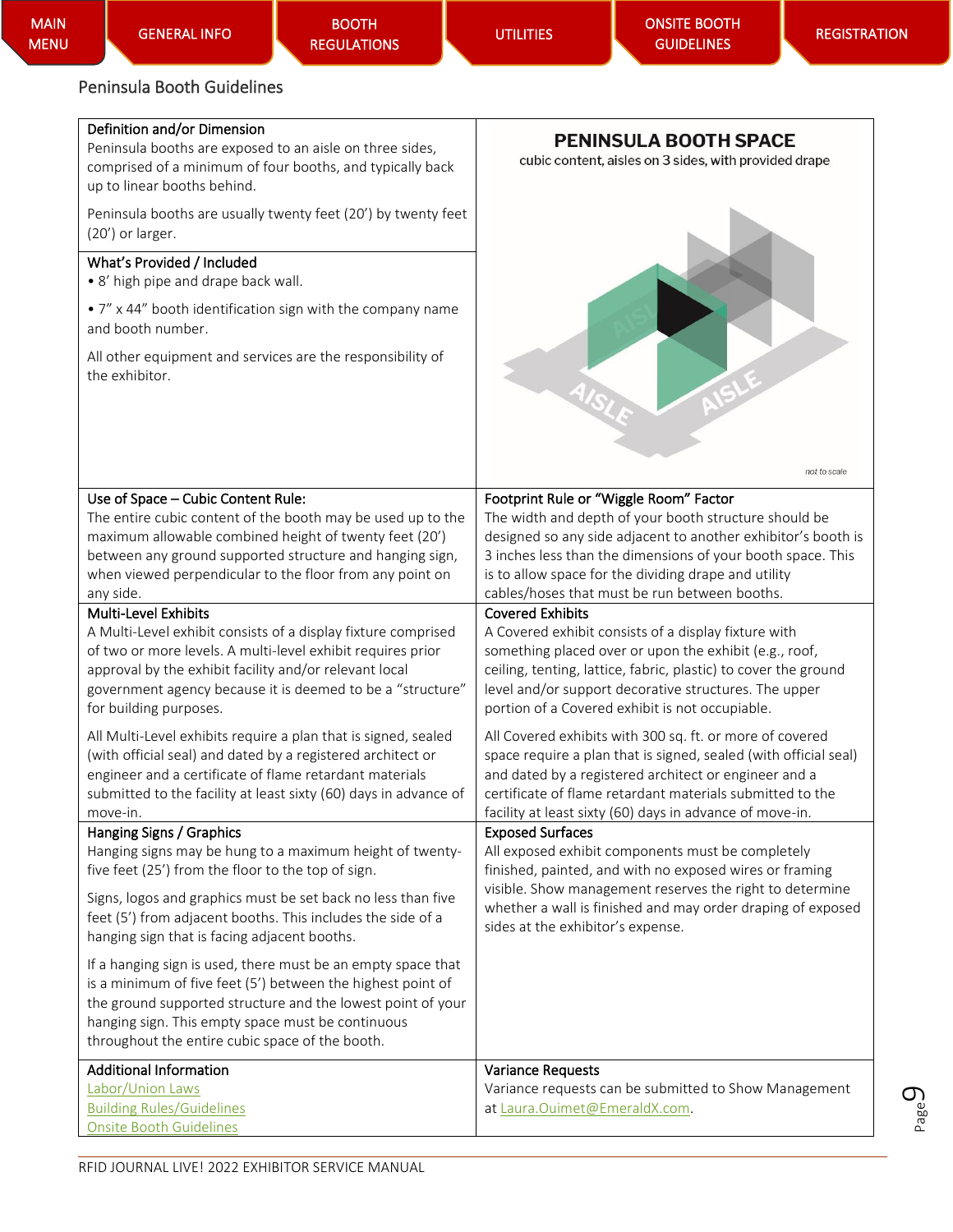#### <span id="page-9-0"></span>Split Island Booth Guidelines

|  |  | Definition and/or Dimension |
|--|--|-----------------------------|
|--|--|-----------------------------|

Split Island booths are exposed to an aisle on three sides, comprised of a minimum of four booths, and typically back up to another island booth behind.

Split Island booths are typically twenty feet (20') by twenty feet (20') or larger, although may be configured differently.

#### What's Provided / Included

• 8' high pipe and drape back wall.

• 7" x 44" booth identification sign with the company name and booth number.

All other equipment and services are the responsibility of the exhibitor.



| Use of Space - Cubic Content Rule:                               | Footprint Rule or "Wiggle Room" Factor                           |
|------------------------------------------------------------------|------------------------------------------------------------------|
| The entire cubic content of the booth may be used up to the      | The width and depth of your booth structure should be            |
| maximum allowable combined height of twenty feet (20')           | designed so any side adjacent to another exhibitor's booth is    |
| between any ground supported structure and hanging sign,         | 3 inches less than the dimensions of your booth space. This      |
| when viewed perpendicular to the floor from any point on         | is to allow space for the dividing drape and utility             |
| any side.                                                        | cables/hoses that must be run between booths.                    |
| <b>Multi-Level Exhibits</b>                                      | <b>Covered Exhibits</b>                                          |
| A Multi-Level exhibit consists of a display fixture comprised    | A Covered exhibit consists of a display fixture with             |
| of two or more levels. A multi-level exhibit requires prior      | something placed over or upon the exhibit (e.g., roof,           |
| approval by the exhibit facility and/or relevant local           | ceiling, tenting, lattice, fabric, plastic) to cover the ground  |
| government agency because it is deemed to be a "structure"       | level and/or support decorative structures. The upper            |
| for building purposes.                                           | portion of a Covered exhibit is not occupiable.                  |
| All Multi-Level exhibits require a plan that is signed, sealed   | All Covered exhibits with 300 sq. ft. or more of covered         |
| (with official seal) and dated by a registered architect or      | space require a plan that is signed, sealed (with official seal) |
| engineer and a certificate of flame retardant materials          | and dated by a registered architect or engineer and a            |
| submitted to the facility at least sixty (60) days in advance of | certificate of flame retardant materials submitted to the        |
| move-in.                                                         | facility at least sixty (60) days in advance of move-in.         |
| Hanging Signs / Graphics                                         | <b>Exposed Surfaces</b>                                          |
| Hanging signs may be hung to a maximum height of twenty-         | All exposed exhibit components must be completely                |
| five feet (25') from the floor to the top of sign.               | finished, painted, and with no exposed wires or framing          |
| Signs, logos and graphics must be set back no less than five     | visible. Show management reserves the right to determine         |
| feet (5') from adjacent booths. This includes the side of a      | whether a wall is finished and may order draping of exposed      |
| hanging sign that is facing adjacent booths.                     | sides at the exhibitor's expense.                                |
|                                                                  |                                                                  |
| If a hanging sign is used, there must be an empty space that     |                                                                  |
| is a minimum of five feet (5') between the highest point of      |                                                                  |
| the ground supported structure and the lowest point of your      |                                                                  |
| hanging sign. This empty space must be continuous                |                                                                  |
| throughout the entire cubic space of the booth.                  |                                                                  |
| <b>Additional Information</b>                                    | <b>Variance Requests</b>                                         |
| Labor/Union Laws                                                 | Variance requests can be submitted to Show Management            |
| <b>Building Rules/Guidelines</b>                                 | at Laura.Ouimet@EmeraldX.com.                                    |
| <b>Onsite Booth Guidelines</b>                                   |                                                                  |

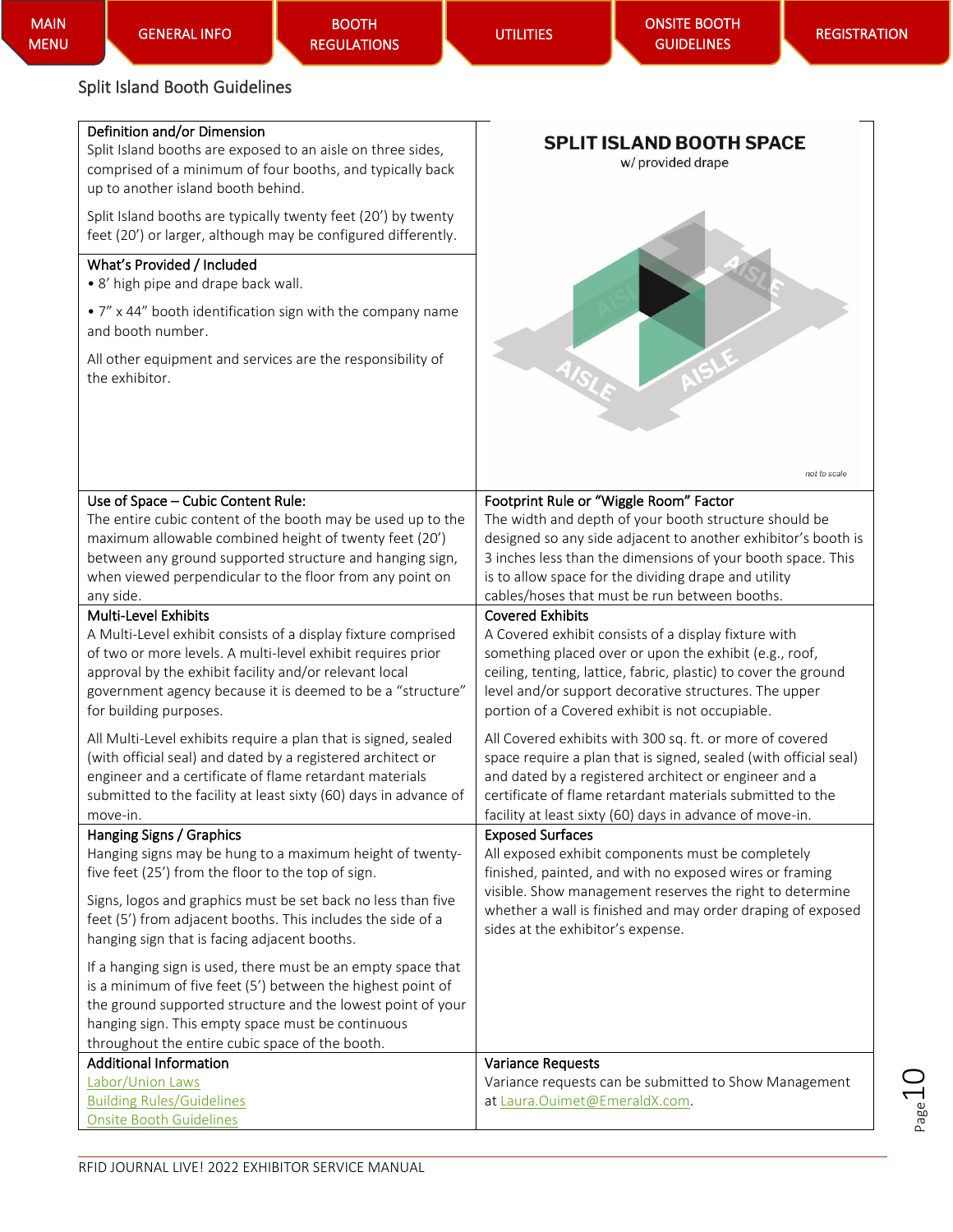### <span id="page-10-0"></span>Hanging Signs & Airborne Objects

Permitted in all Island, Split Island, and Peninsula booths that are 400 sq. ft. or larger. End-cap and linear booths do not qualify for hanging signs and graphics, regardless of size.

Maximum height of twenty-five feet (25') from the floor to the top of the hanging sign.

The maximum combined vertical height between any ground supported structure and hanging sign, at their highest dimensions when viewed perpendicular to the floor from any point on any side, may not exceed a maximum of twenty feet (20'). Examples of different types of booth and hanging sign designs in a hall with a 35' ceiling are shown below (actual designs will vary based on actual hall ceiling height). If a structure that is twenty feet (20') in height is used, a hanging sign is not permitted.



Variances may be issued at show management's discretion. Drawings and three-dimensional renderings of both the hanging sign and the floor supported booth structure, with dimensions, should be submitted to Show Management with the approval request and available onsite for inspection. If your hanging sign complies with the RFID JOURNAL LIVE! Hanging Sign & Graphics Guidelines, a variance approval submission is not required.

Hanging signs should be shipped to the Shepard Advance Warehouse arriving between April 19 – May 10 using the [Hanging Sign Shipping Label.](https://rfidjournallive.com/wp-content/uploads/2022/02/RFID22-Hanging-Sign-Shipping-Label.pdf) Plan to use two labels on each piece you will be shipping and use a waterproof marker to

address the label and mark your booth number

exhibiting company.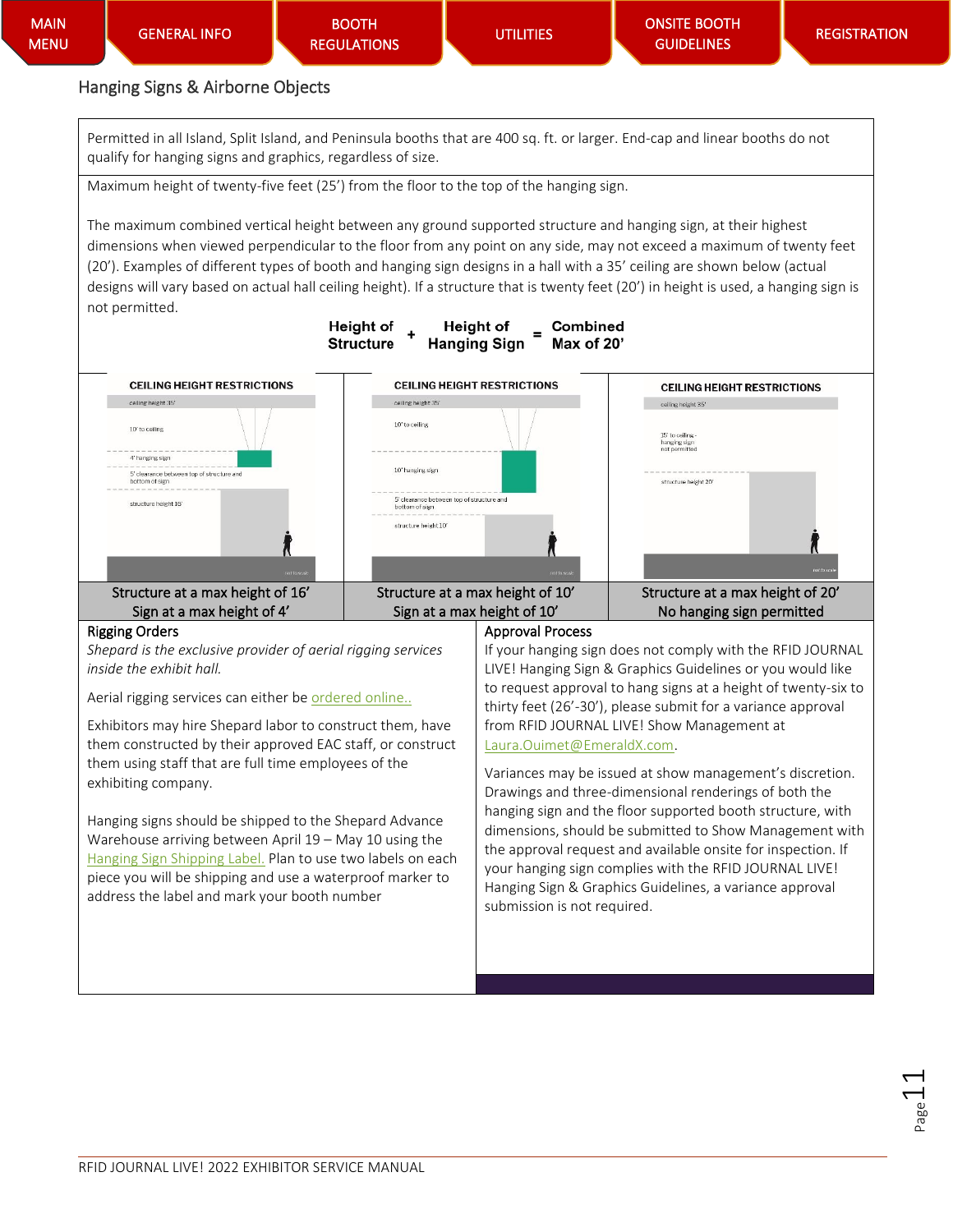#### **Drones**

No drones, remotely piloted aircraft systems (RPAS), or Unmanned Aerial Vehicles (UAVs) are permitted in any exhibit hall or any RFID JOURNAL LIVE! space.

### Balloons or Inflatables

Inflatables must be anchored and exhibitors must have prior written approval by Show Management. Any cost incurred for removal of lost inflatables will be the responsibility of the exhibitor.

### Lighting/Truss

No lighting, fixtures, lighting trusses, or overhead lighting are allowed outside the boundaries of the exhibit space. Exhibitors intending to use hanging light systems should submit drawings to show management for approval.

Lighting, including spotlights and gobos, should be directed to the inner confines of the exhibit space. Lighting should not project onto other exhibits or exhibition aisles.

Lighting which is potentially harmful, such as lasers or ultraviolet lighting, should comply with facility rules and be approved by show management.

Lighting that spins, rotates or pulsates and other specialized lighting effects should be in good taste and not interfere with neighboring exhibitors or otherwise detract from the general atmosphere of the exhibition.

Currently, some facilities do not allow quartz halogen lighting fixtures in exhibits due to potential fire hazards. Check with show management for rules specific to the event facility.

Droplights or special lighting devices must be hung at a level or positioned so as not to prove to be an irritant or distraction to neighboring exhibit booths or guests.

Use of halogen rules vary by facility and should be verified prior to booth construction. To ensure safety, halogen lamps are limited to 75-watts and must be of the sealed variety which prevents direct handling of the bulb. The use of any stem mounted halogen or other fixtures employing either a linear quartz bulb or a non-shielded halogen bulb is strictly prohibited.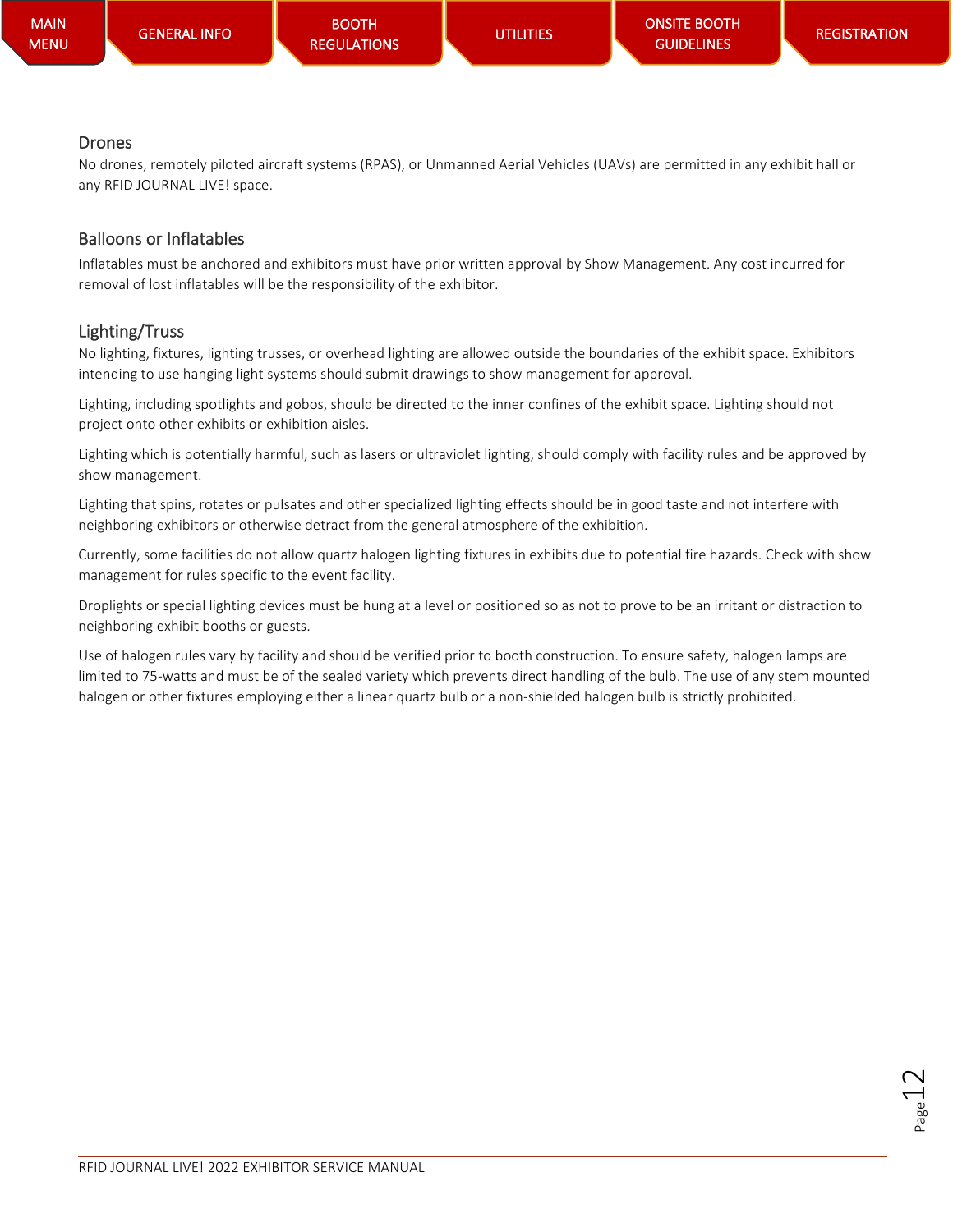# <span id="page-12-0"></span>FREIGHT & DELIVERIES

### <span id="page-12-1"></span>Warehouse Address

Exhibiting Co. Name & Booth Number RFID JOURNAL LIVE! Conference & Exhibition c/o Shepard Exposition Services 5845 Wynn Road, Suites A,B,C,D Las Vegas, Nevada 89118

Shepard will accept crated, boxed, or skidded materials at their warehouse beginning April 18 at the above address. Material arriving after May 9 will be received at the warehouse with an additional after deadline charge up until May 14.

Please note that the Shepard warehouse does not accept uncrated freight (loose, pad-wrapped material, and/or unskidded machinery), COD shipments, hazardous materials, freight requiring refrigerated or frozen storage, a single piece of freight weighing over 5,000 pounds, or a single piece of freight beyond the dimensions of 180 inches high x 93 inches wide.

Warehouse materials are accepted at the warehouse Monday through Friday between the hours of 9:00 a.m. and 5:00 p.m.

Certified weight tickets must accompany all shipments.

If required, provide your carrier with this phone number: 404-720-8600

You can download and print Advance Warehouse Shipping Labels. Plan to use two labels on each piece you will be shipping and use a waterproof marker to address the label and mark your booth number.

### • [Advance Warehouse Shipping Labels](https://rfidjournallive.com/wp-content/uploads/2022/02/RFID22-Advance-Warehouse-Shipping-Labels.pdf)

Shepard material handling fees for advance shipments to the Shepard warehouse include:

- Delivery of items to the booth prior to 8:00 AM on scheduled Targeted Freight Move-In Day.
- Removal and storage of empty crates during the show.
- Return of empty crates after the close of the show. This process will take several hours and Shepard cannot guarantee or specify the arrival time of empty crates.

### <span id="page-12-2"></span>Direct to Site Address

c/o Shepard Exposition Services Exhibiting Co. Name & Booth Number RFID JOURNAL LIVE! Conference & Exhibition Mandalay Bay Convention Center, South Pacific Ballroom 3950 Las Vegas Blvd. South Las Vegas, NV 89119

Shepard will receive shipments at the exhibit facility starting May 16. Shipments arriving before target dates will be refused by the facility. Any charges incurred for early freight accepted by the facility or for multiple delivery attempts will be the responsibility of the exhibitor.

Certified weight tickets must accompany all shipments.

If required, provide your carrier with this phone number: 404-720-8600

This show will be marshalled. Drivers must check in no later than 2:30 p.m. on targeted move-in date in order to be off-loaded on the same day. Show site deliveries do not have a guaranteed time and are handled on an "as checked in and received" basis.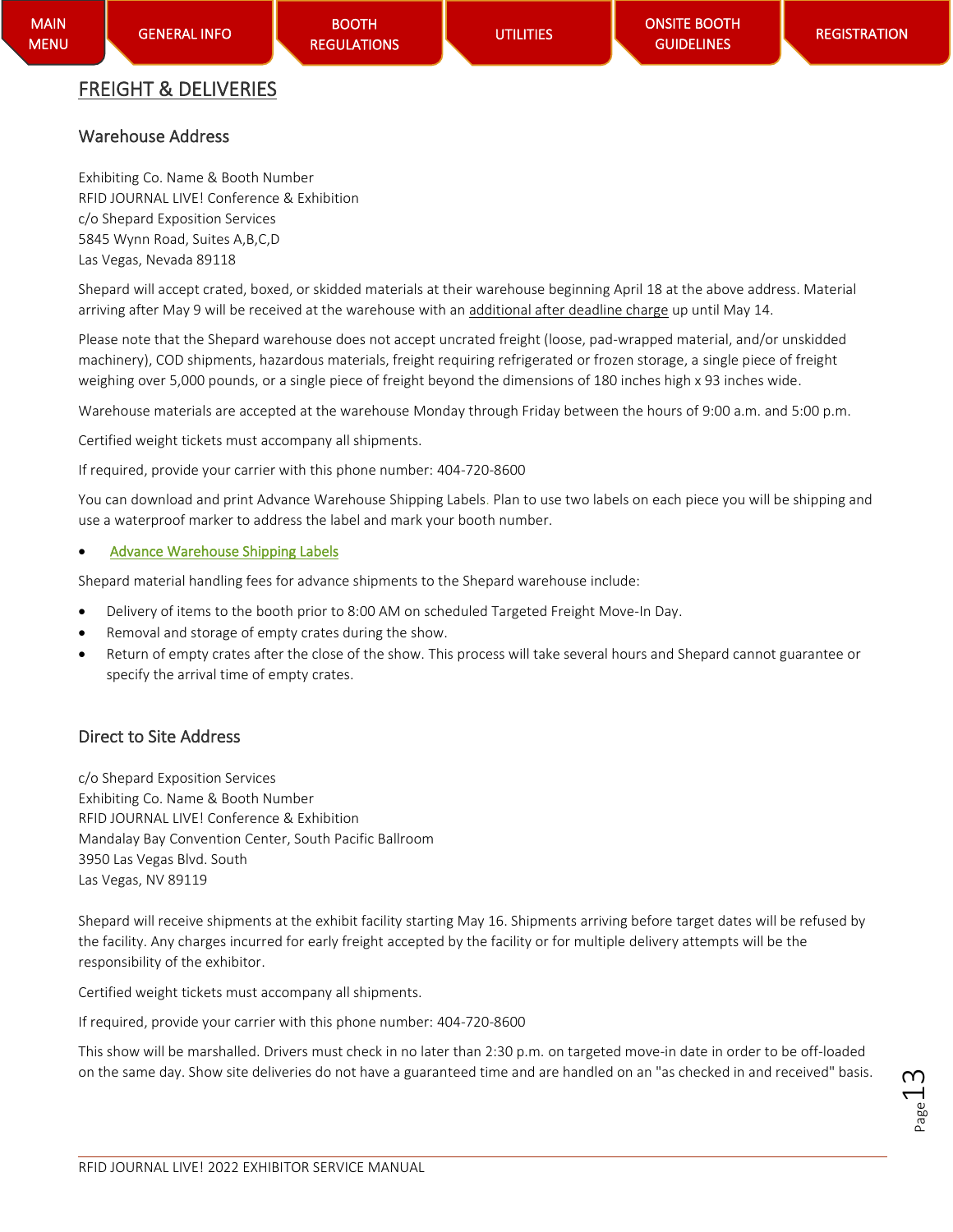Please note: Any materials received by Shepard are subject to material handling charges and are the responsibility of the exhibitor. This also applies to items not ordered through the Official Show Vendors. Refer to the Material Handling rates for charges for the service.

You can download and print Show Site Shipping Labels. Plan to use two labels on each piece you will be shipping and use a waterproof marker to address the label and mark your booth number.

#### • [Show Site Shipping Labels](https://rfidjournallive.com/wp-content/uploads/2022/02/RFID_UPDATED_SHIPPING_LABEL.pdf)

[GENERAL INFO](#page-0-0) 

Shepard material handling fees for direct shipments to the Mandalay Bay include:

- Acceptance and unloading of items upon delivery and delivery to the booth.
- Removal and storage of empty crates during the show.
- Return of empty crates after the close of the show and all aisle carpet is rolled. This process will take several hours and Shepard cannot guarantee or specify the arrival time of empty crates.

Please be aware that disposal of exhibit properties is not included as part of your material handling charges. Please contact Shepard for your quoted rates and rules applicable to disposal of your exhibit properties.

#### <span id="page-13-0"></span>Marshaling Yard

All delivering carriers must check in at the Shepard Marshaling Yard prior to delivering to the Mandalay Bay. Shepard Marshaling Yard is located at 5845 Wynn RD. Las Vegas, NV 89118. Please review the marshalling yard map for directions and the driver check-in requirements for inbound shipments.

If required, provide your carrier with this phone number: 404-720-8600

### <span id="page-13-1"></span>Move-in/out Procedures



### Self-Unloading / Hand Carry Policy

Full-time exhibitor personnel may carry materials in and out of the Mandalay Bay by hand or with the use of an exhibitorowned, non-motorized two-wheeled hand cart. This does NOT include pallet jacks or motorized equipment of any type. If needed, cart service and/or empty storage and return will be provided by Shepard at the prevailing rates.

$$
P_{\text{age}}14
$$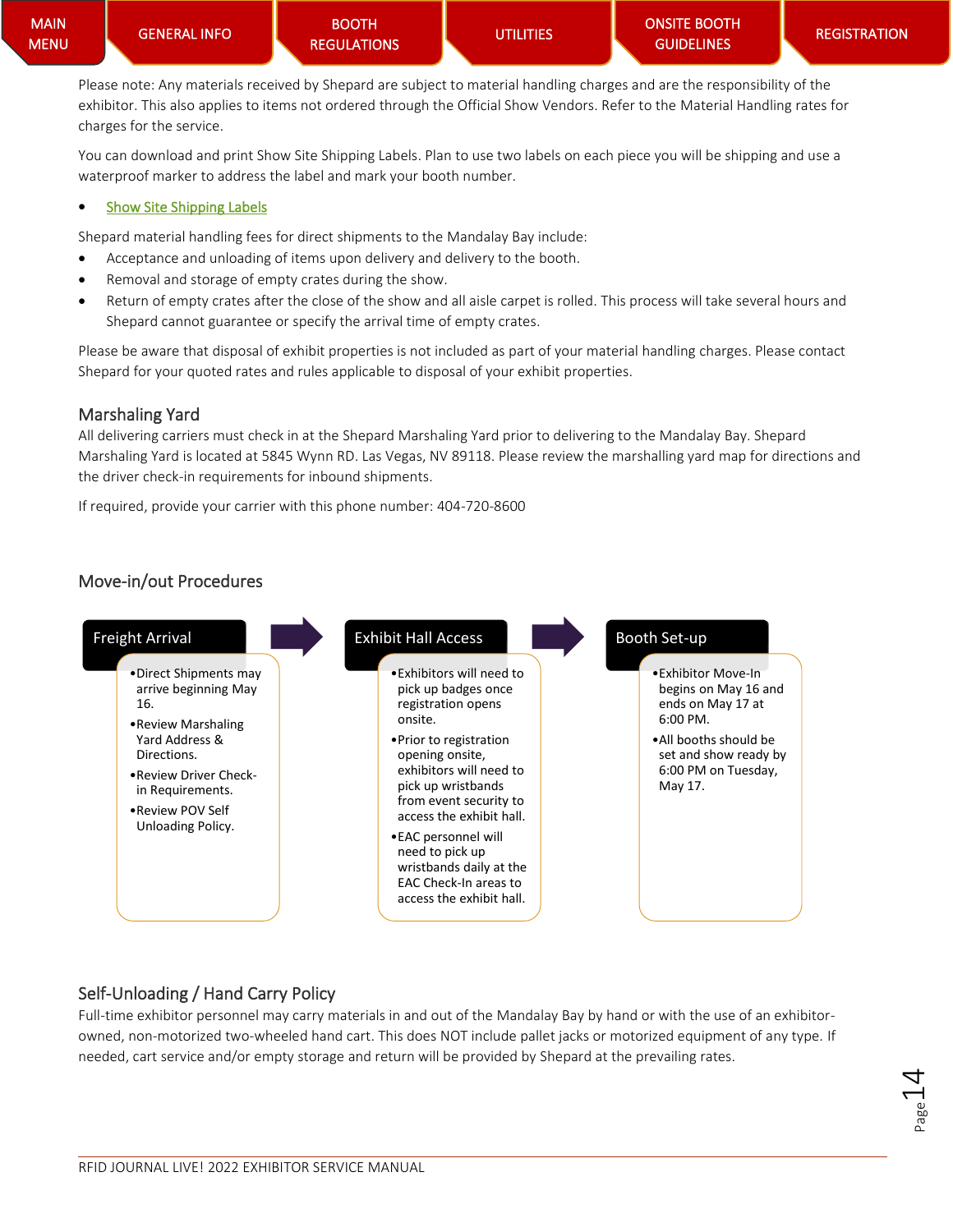BOOTH [REGULATIONS](#page-5-0) 

**UTILITIES** 

[ONSITE BOOTH](#page-18-3)  **GUIDELINES** 

#### Privately Owned Vehicles (POV)

Vehicles that qualify as a POV may utilize the POV Check-In Area at the Mandalay Bay. Shepard workers equipped with flat carts will assist exhibitors with unloading at the posted roundtrip rate. Two people must be with the vehicle – one to accompany the product to the booth and one to remove the vehicle from the area – and the vehicle must be completely unloaded within 30 minutes of arrival at the unloading area. Vehicles that do not qualify for this service or that require mechanical assistance to unload will be directed to the marshaling yard. Please review the information about POV's, Cart Service, and the Self-Unloading Policy prior to arrival.

*POV, or Privately Owned Vehicles, are defined as cars, pickup trucks, vans, and other trucks primarily designed for passenger use, not for cargo or freight.*

### Outbound Shipping

Shepard Exhibitor Support will gladly prepare your outbound Material Handling Agreement and labels in advance. Complete the Outbound Shipping form and your paperwork will be available at show site. Be sure your carrier knows the company name and booth number when making arrangements for shipping your exhibit at the close of the show. Please review the driver check-in requirements for outbound shipments.



#### <span id="page-14-0"></span>Accessible Storage

Accessible storage service is available at show site for exhibitors to easily access their product samples and literature during show days only.

#### <span id="page-14-1"></span>International Freight

Shepard has been appointed as the official international freight forwarder and customs broker.

# <span id="page-14-2"></span>INSTALL/DISMANTLE & LABOR REGULATIONS

#### <span id="page-14-3"></span>Labor/Union Laws

Nevada is a "right-to-work" state. Full time employees of the exhibiting companies may set up their own exhibits. Union Labor, however, is available to assist in the installation and dismantling of exhibit booths. Exhibit labor, freight and rigging labor, electricians and plumbers can be arranged for at established rates, using the providers' order forms. Exhibitors may not operate or utilize any type of powered or mechanical equipment.

Union exhibit labor claims jurisdiction for the installation, dismantling, and first cleaning of prefabricated exhibits and displays when this work is done by persons other than company personnel. They may be employed by completion of labor forms enclosed in this manual.

Union Labor is not required to put your products on display, to open cartons containing your products, nor to perform testing, maintenance, or repairs on your products.

Page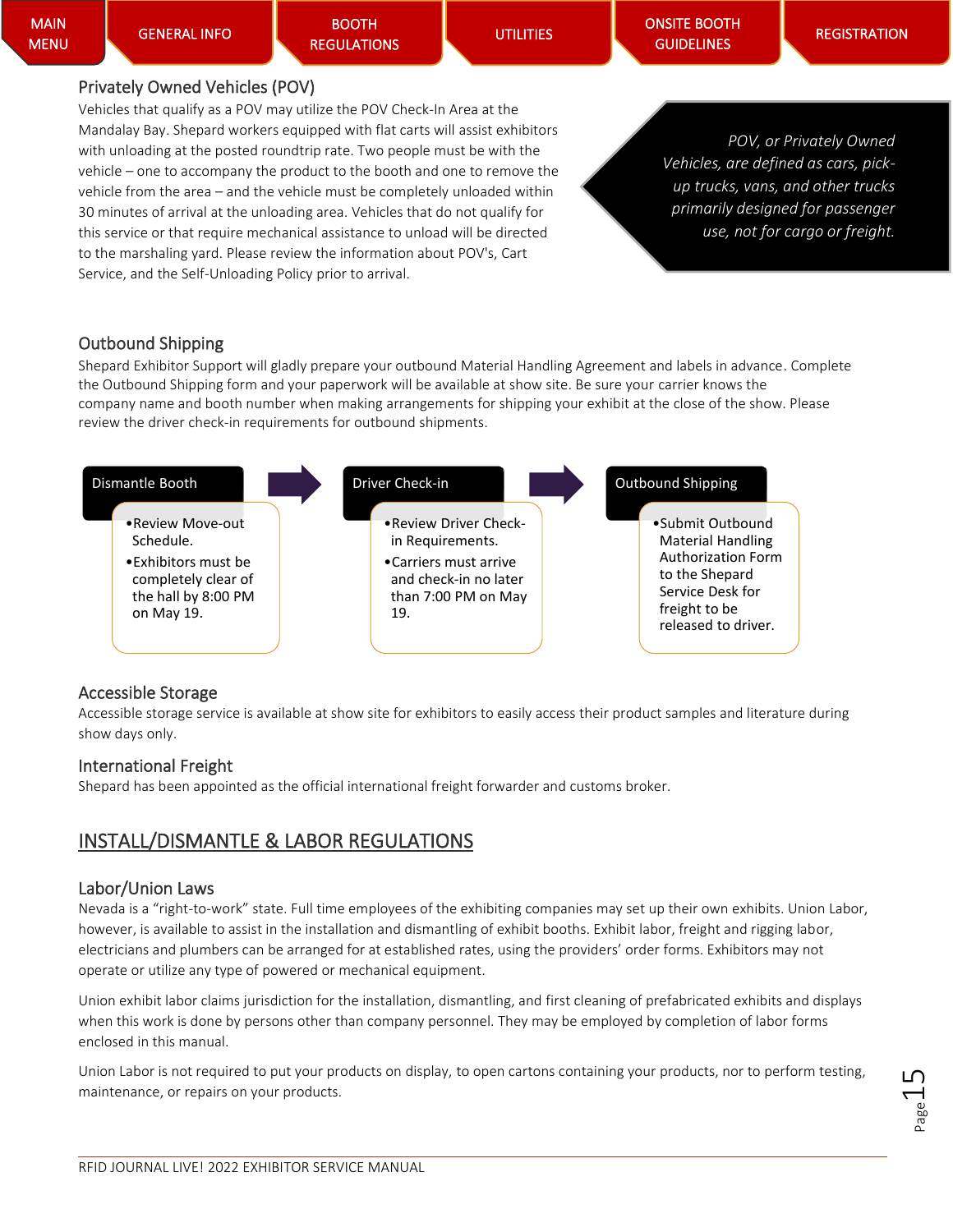If, however, you hire any labor to assist you, it must be through the Official Contractor or a contractor which meets all of the regulations as an Exhibitor Appointed Contractor.

### Forklifts

Forklift labor is an exclusive service provided by Shepard.

### Tipping

Tipping is expressly prohibited. This includes such practices as giving money, merchandise, or other special consideration for services rendered. Any attempt to solicit a gratuity by an employee for any service should be reported immediately to Shepard.

### <span id="page-15-0"></span>Safety

Fire Marshal Requirements & Permitting Please visit the Mandalay Bay's Guidelines & Information page for Fire Marshal requirements.

#### OSHA Regulations

All exhibitors and hired third-party contractors, must comply with environmental laws and OSHA regulations.

### <span id="page-15-1"></span>Cleaning

Clean Floor Policy Items must be removed from the show floor as follows:

| All crates and skids labeled for EMPTY storage:                                     | no later than 4:00 PM on May 17 |
|-------------------------------------------------------------------------------------|---------------------------------|
| All bulk trash labeled for disposal:                                                | no later than 4:00 PM on May 17 |
| All ladders and large booth construction equipment: no later than 4:00 PM on May 17 |                                 |
| All booths set and show ready:                                                      | no later than 6:00 PM on May 17 |

Following this Clean Floor Policy schedule will allow Shepard sufficient time to complete overall cleaning of the exhibit hall, as well as provide exhibitors the space to complete their booth set up by keeping aisles clear.

There will be no exceptions to this policy. Crates without empty or access storage stickers will be tagged by the area floor managers or Shepard and removed from the exhibit hall – whether full or empty. Exhibitors may request product to be returned to their booth at the exhibitor's expense. Depending on where the crates are located, it may not be possible to access the crates prior to move-out.

### Excessive/Bulk Trash

Any bulk trash which consists of display materials, carpet, padding, crates and/or pallets will be disposed of and charged both a dumpster fee and a disposal fee during exhibitor move-in. Excessive booth materials and/or literature left in the booth at the end of published exhibitor move-out that is not labeled for an outbound shipment or donation will be considered abandoned and deemed as bulk trash. Bulk trash is defined as any waste larger than 3' x 3' x 3' or 1m x 1m x 1m. The exhibitor will be charged for the removal and disposal of these items.

### Booth & Material Abandonment

Exhibiting companies are required to make cleaning and labor arrangements for both material dismantle and/or removal. It is expected and required that all the exhibiting material be removed at the end of the show. It is not appropriate for bulk material to be left in the aisles during move-in or left behind during move-out. This includes, but is not limited to: flooring, large boxes and crates, racks, exhibit displays, literature, etc. If the exhibiting company does not want any or part of their exhibit material, arrangements for cleaning labor and dumpster/disposal need to be made in advance through Shepard. Exhibitors that do not comply with this policy and leave excessive literature and/or display materials in their booth during move-in or move-out will be deemed guilty of "material abandonment" and will be charged for the removal of these items.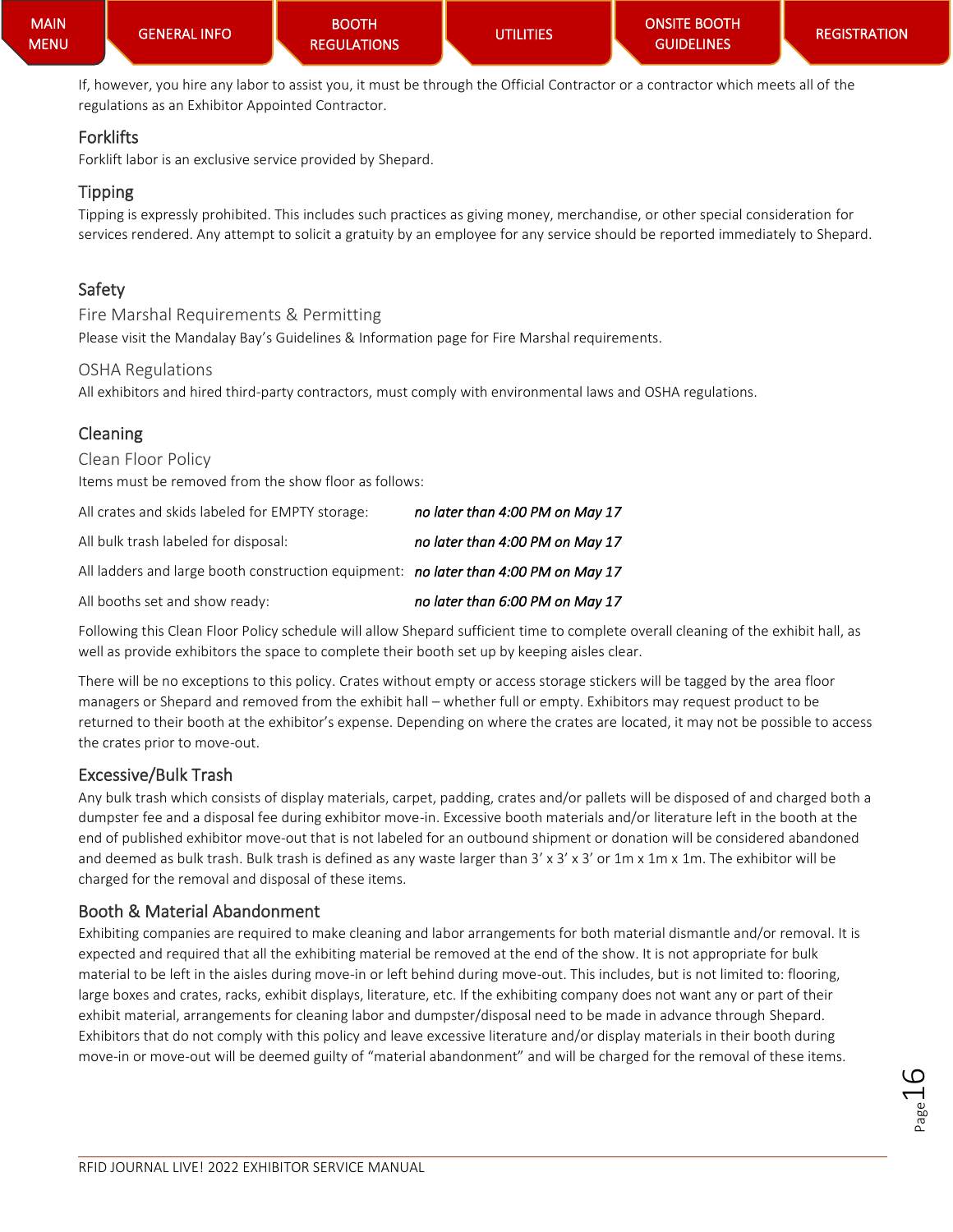### Care of the Facility

It is understood that exhibitors shall neither injure, nor mar, nor in any manner deface the premises.

No bolts, screws, hooks, or nails shall be driven into or otherwise attached to the walls or floors of the exhibit areas.

No part of the display may be attached to or otherwise secured to the columns, drapery backdrop or side dividers.

Decals or other adhesive materials shall not be applied or affixed to the walls, columns, or floor of the exhibit areas.

All curtains, draperies and decorations made from textiles of combustible fibers or other flammable materials must be flame proofed in the manner approved by all applicable jurisdictions.

Exhibitor shall promptly pay for any and all damages to the facility, booth equipment or the property of others caused by the exhibitor or any of its employees, agent's contractors or representatives.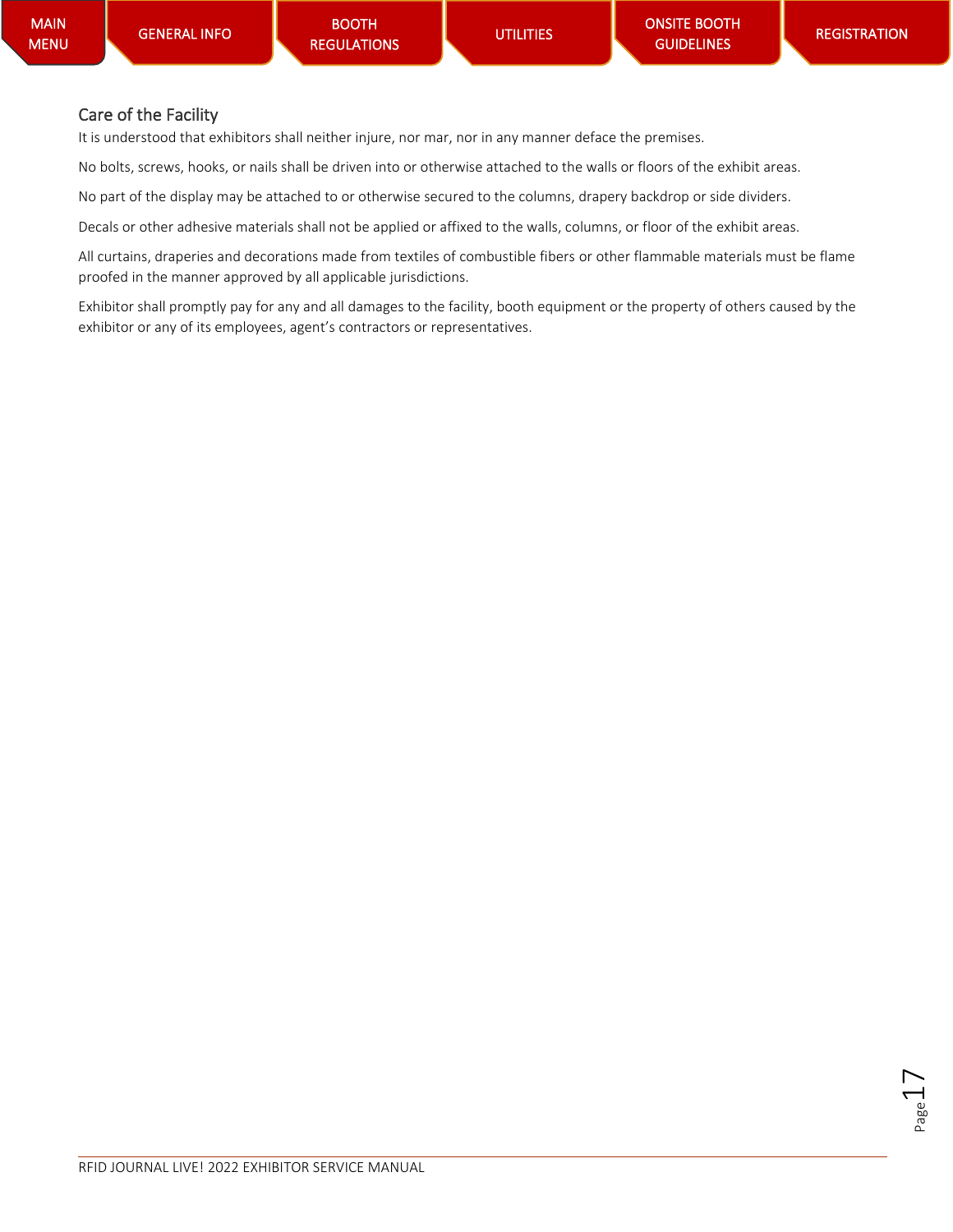[GENERAL INFO](#page-0-0) 

BOOTH [REGULATIONS](#page-5-0)  [ONSITE BOOTH](#page-18-3)  **GUIDELINES** 

### <span id="page-17-0"></span>EXHIBITOR APPOINTED CONTRACTOR

If exhibitors wish to use an Exhibitor Appointed Contractor (EAC), the following rules and regulations must be adhered to by the exhibitor and the EAC. These rules will be strictly enforced. Completion of the required EAC [Notification](https://rfid.a2zinc.net/Live2022/Public/e_exhibitorconsole.aspx?ID=35817&_ga=2.154866556.593133478.1643748309-148552191.1627307263) Online Form & Insurance Submission qualifies as acceptance that the EAC will abide by all rules and regulations, especially those as contained herein for EAC.

The EAC/I&D contractor must be licensed, insured, and authorized to work in the Mandalay Bay. Contractors must adhere to all rules and regulations of RFID JOURNAL LIVE!,

Exhibitors using an installation and dismantling contractor (I&D), and/or an exhibitor appointed contractor (EAC) to set-up or teardown their exhibit, must complete the EAC Notification Form & Insurance Submission by November 20.

Complete this form only if you are using the services of an outside contractor to install or dismantle any part of your display. The form but be filled out completely and submitted with the EAC's certificate of insurance.

Shepard, the Mandalay Bay, and the local unions. This includes keeping "no freight aisles" clear, clearing empty crates off the show floor, not dismantling any portion of the booth before show close, and being properly badged.

All contracted personnel must pick up the daily EAC wristband from a designated EAC Check-In area before admission to the exhibit floor. Personnel must have proof of company affiliation and a photo I.D.

The EAC shall refrain from placing an undue burden on the official service contractors by interfering, in any way, with the official contractor's work. If the EAC, in any way, disrupts the orderly conduct of business by any of the official contractors or impairs the smooth installation and dismantling of the event, the EAC will immediately cease such disruption or be removed from the event site. Show Management will have the final decision in such instances.

The EAC will not solicit business at the event and personnel must wear the daily wristband at all times. It is the exhibitor's responsibility to make sure that all independent contractors are properly badged before arrival.

Emerald (Show Management), RFID JOURNAL LIVE! (event), the Mandalay Bay (Facility), and Shepard (General Service Contractor) must be named as additionally insured by all contractors working in the hall. Show Management must receive the certificate of insurance no later than 30 days before the commencement of installation and it must be submitted using the [online EAC Notification Form](https://rfid.a2zinc.net/Live2022/Public/e_exhibitorconsole.aspx?ID=35817&_ga=2.154866556.593133478.1643748309-148552191.1627307263) & Insurance Submission. Certificates received through mail, e-mail, fax, or any other means will not be accepted. Show Management will give authorization to the EAC to provide installation and dismantling services to the exhibiting firm upon receipt of:

- Certificate of insurance for workers' compensation and employers' liability, comprehensive general liability, and automobile liability insurance.
- The workers' compensation and employers' liability insurance must provide a minimum limit of (recommended \$500,000 USD) and meet the requirements established by the state in which the event is being held.
- Comprehensive general liability coverage must provide at least (recommended \$1 million USD per occurrence /\$2 million USD general aggregate) in coverage and shall name Show Management, the sponsoring associations, the event owners, the official contractor, and the facility as additional insured.
- Automobile liability should include all owned, non-owned, and hired vehicles with limits of (recommended \$500,000 USD) bodily injury and (recommended \$500,000 USD) property damage liability.

In performing work for their clients, the EAC shall cooperate fully with the official contractors and shall comply with existing labor regulations or contracts as determined by the commitments made and obligations assumed by Show Management in any contracts with the official contractors. Failure to comply with these regulations will result in refusal or loss of authorization to perform services and immediate removal from the event site.

Services ordered on behalf of exhibitors by EAC's or other third parties must be so authorized in writing by the exhibitor. Payment for all services will be the responsibility of the exhibitor.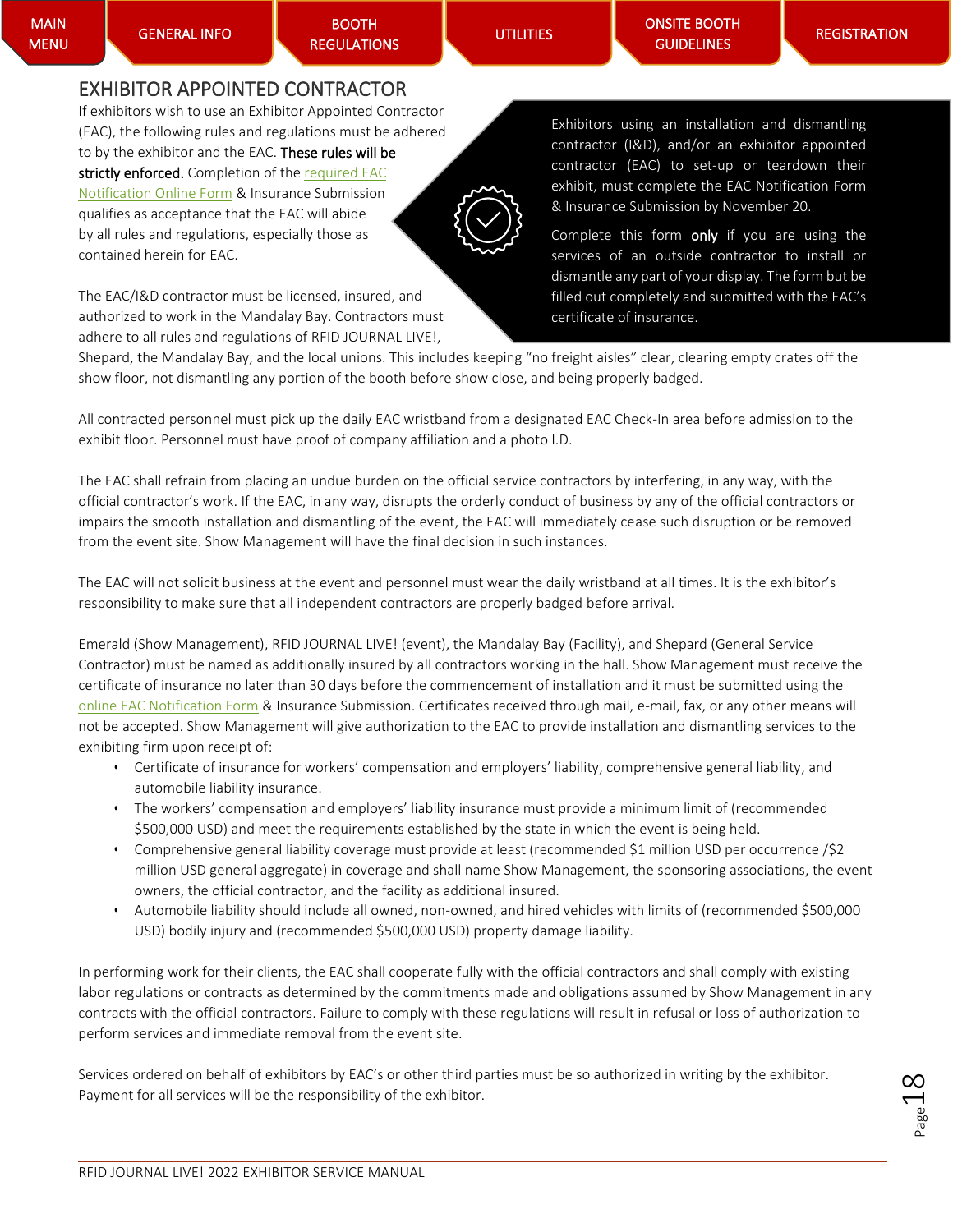### <span id="page-18-1"></span><span id="page-18-0"></span>ELECTRICAL, PLUMBING, GAS & CABLE

For services such as electrical, plumbing, telephone, cleaning and material handling will be handled by Mandalay Bay Exhibitor [Services.](https://rfidjournallive.com/wp-content/uploads/2022/02/MB-Flyer-RFID-2022-121321RM.pdf)

### <span id="page-18-2"></span>INTERNET SERVICES

MANDALAY BAY EXHIBITOR SERVICES is the exclusive provider of telephone services, as well as both hard wired and wireless high-speed Internet to exhibitors at the Mandalay Bay. Services can b[e ordered online or download the order form.](https://rfidjournallive.com/wp-content/uploads/2022/02/MB-Flyer-RFID-2022-121321RM.pdf)

# <span id="page-18-3"></span>ONSITE BOOTH GUIDELINES

# <span id="page-18-4"></span>DISPLAY

#### <span id="page-18-5"></span>Animals

Permission for any domesticated animal (cats, dogs, etc.) to appear must be approved by show management then by the facility. Non-domesticated animals will be considered on an individual basis.

#### <span id="page-18-6"></span>Booth Appearance

All open or unfinished sides of the exhibit which may appear unsightly must be covered or show management will have them covered at the exhibitor's expense.

Any portion of the exhibit bordering another exhibitor's space must have the backside of the exhibit finished and not incorporate any identification signs, lettering, or graphics that would detract from the adjoining exhibit.

Exhibitors that do not properly cover the floor of their entire exhibit area will be required to have carpet supplied by the General Service Contractor at the exhibitor's expense.

#### <span id="page-18-7"></span>Display of Product

Aisles must not be obstructed at any time. No portion of an exhibitor's display, product, or demonstration may extend into any aisle, including the audience. Space within the booth must be designated for any group of attendees viewing or participating in a presentation or demonstration within the booth.

Fog, smoke, and steam machines are not permitted.

Exhibitors are prohibited from possessing, displaying, or depicting any products or components in their booth which could be interpreted as being a promotion of another company.

No exhibit will be permitted which interferes with the use of other exhibits or impedes access to the aisles.

Items located in the exhibit space must be in good taste or will be removed at the discretion of show management.

#### <span id="page-18-8"></span>Floral

The official provider of floral and plants is TLC. Download the [order form](https://rfidjournallive.com/wp-content/uploads/2022/02/RFID-2022-Floral.pdf) or call (770) 507-6777 or email order@tlc-florist.com.

#### <span id="page-18-9"></span>Vehicles on Display

Please review the requirements for display vehicles in the Mandalay Bay [Building Manual](https://mandalaybay.mgmresorts.com/content/dam/MGM/mandalay-bay/meetings/documents/mandalay-bay-convention-center-policies-and-procedures.pdf) and submit the Mobile and [Motorized Equipment Placement Form.](https://www.shepardes.com/kit/2022/05_MAY/RFID/L115040522_RFIDp.pdf)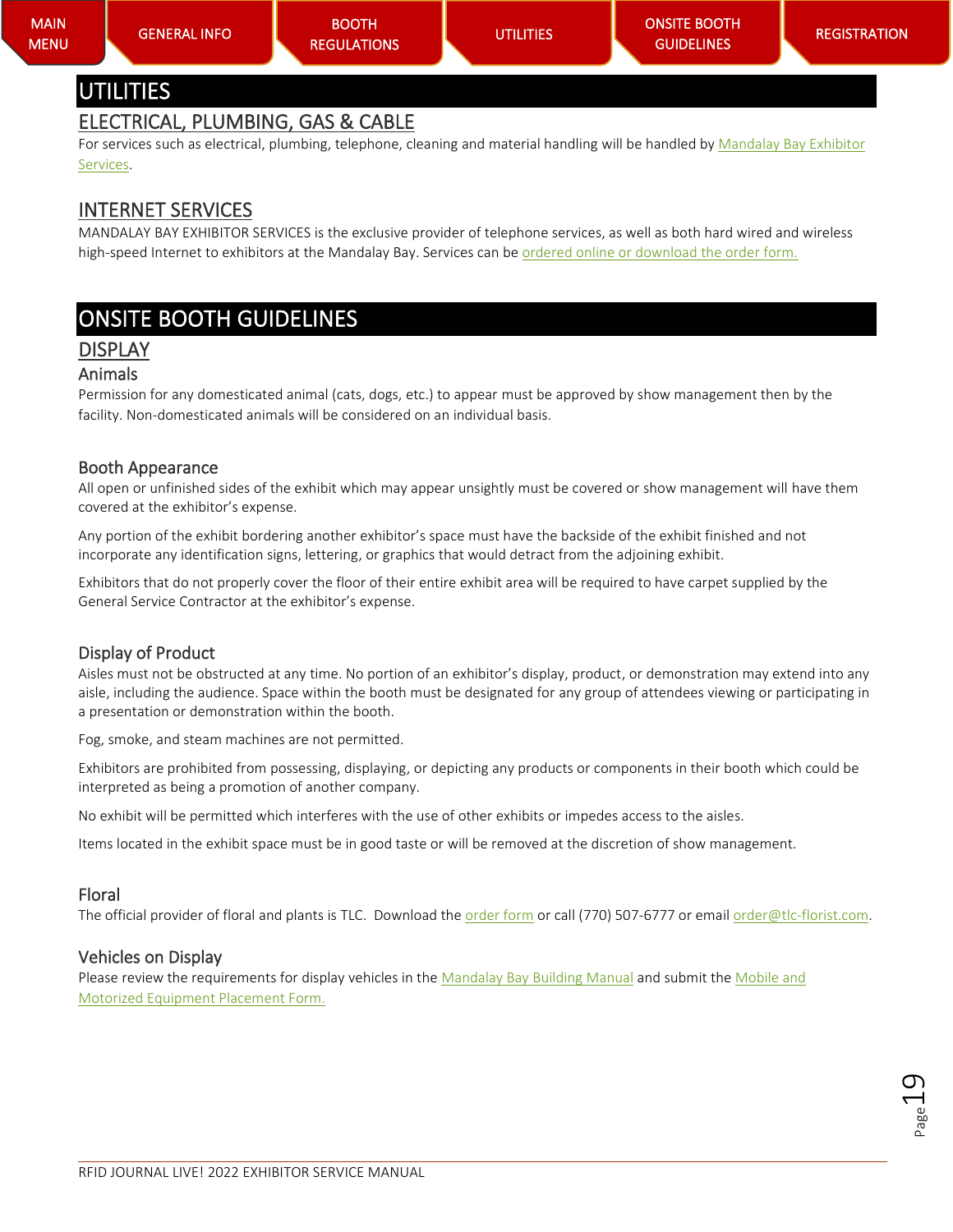# <span id="page-19-0"></span>DEMONSTRATIONS

### <span id="page-19-1"></span>Exhibitor Conduct /Good Neighbor Policy

Activities may not disturb neighboring booths. Exhibitors are required to keep all booth activities within the confines of their exhibit space and not interfere with aisle traffic flow or access to neighboring exhibits.

Exhibitors are required to conduct themselves and operate their exhibit so as not to annoy, endanger or interfere with the rights of others at the show. Unsportsmanlike, unethical, illegal or disruptive conduct, such as tampering with another party's exhibit or engaging in corporate espionage is strictly prohibited.

Exhibitor's personnel and their representatives may not enter the exhibit space or loiter in the area of another exhibitor without permission from that exhibitor, and at no time may anyone enter an exhibit space that is not staffed.

### <span id="page-19-2"></span>Food & Beverage Sampling

All food and beverage samples brought into the Mandalay Bay must have written approval from Mandalay Bay Catering prior to the event. For more information, contact [Mandalay Bay](mailto:https://www.mandalaybayexhibitorservices.com/Pages/Security/Login.aspx?ReturnUrl=%2f&subject=RFID%20Journal%20Live!%202022) Catering.

### <span id="page-19-3"></span>Noise / Music

In general, exhibitors with booths that are 400 sq. ft. and larger may use sound equipment in their booths so long as the noise level does not, in the exclusive judgment of show management, disrupt the activities of neighboring exhibitors. Speakers and other sound devices should be positioned so as to direct sound into the booth rather than into the aisle.

Sound created by amplified devices should not exceed 80 decibels when measured from the aisle immediately in front of a booth.

Exhibitors should be aware that music played in their booths, whether live or recorded, may be subject to laws governing the use of copyrighted compositions. ASCAP, BMI, and SESAC are three authorized licensing organizations that collect copyright fees on behalf of composers and publishers of music. Show management does not have a license with any licensing agencies; therefore, exhibitor is responsible for obtaining licensing directly. Adherence to these federally mandated copyright licensing laws is of critical importance.

Booths under 400 sq. ft. in size are not allowed to utilize any type of sound system or any device that amplifies sound.

### <span id="page-19-4"></span>Raffles, Drawings, and Contests

Raffles, drawings and contests, if permitted by law, are allowed in an exhibitor's booth but will be regulated by show management. Show management reserves the right to limit the promotional activity anywhere on the exhibition floor as they see fit to ensure a professional and safe atmosphere. These activities include and are not limited to, handouts, contests, lotteries, promotional activities, entertainment, raffles and drawings.

# <span id="page-19-5"></span>ADDITIONAL

### <span id="page-19-6"></span>Americans with Disabilities Act (ADA)

All exhibiting companies are required to comply with the Americans with Disabilities Act (ADA) and are encouraged to be sensitive, and as reasonably accommodating as possible, to attendees with disabilities. Clic[k here](https://www.ada.gov/) for more information on the Americans with Disabilities Act (ADA).

### <span id="page-19-7"></span>Distribution of Promotional Items

Circulars, catalogs, magazines, folders, promotional, educational or other giveaway matter may be distributed only inside the exhibitor's display. Distribution from booth to booth or canvassing on any part of the facility property is forbidden. Exhibitors must confine their exhibit activities to the space for which they have contracted.

No exhibitor may distribute or leave behind merchandise, signs, or printed materials in the registration areas, meeting rooms, or public areas of the event site, including hotels, shuttle buses, parking garages, etc., without prior written approval of show management.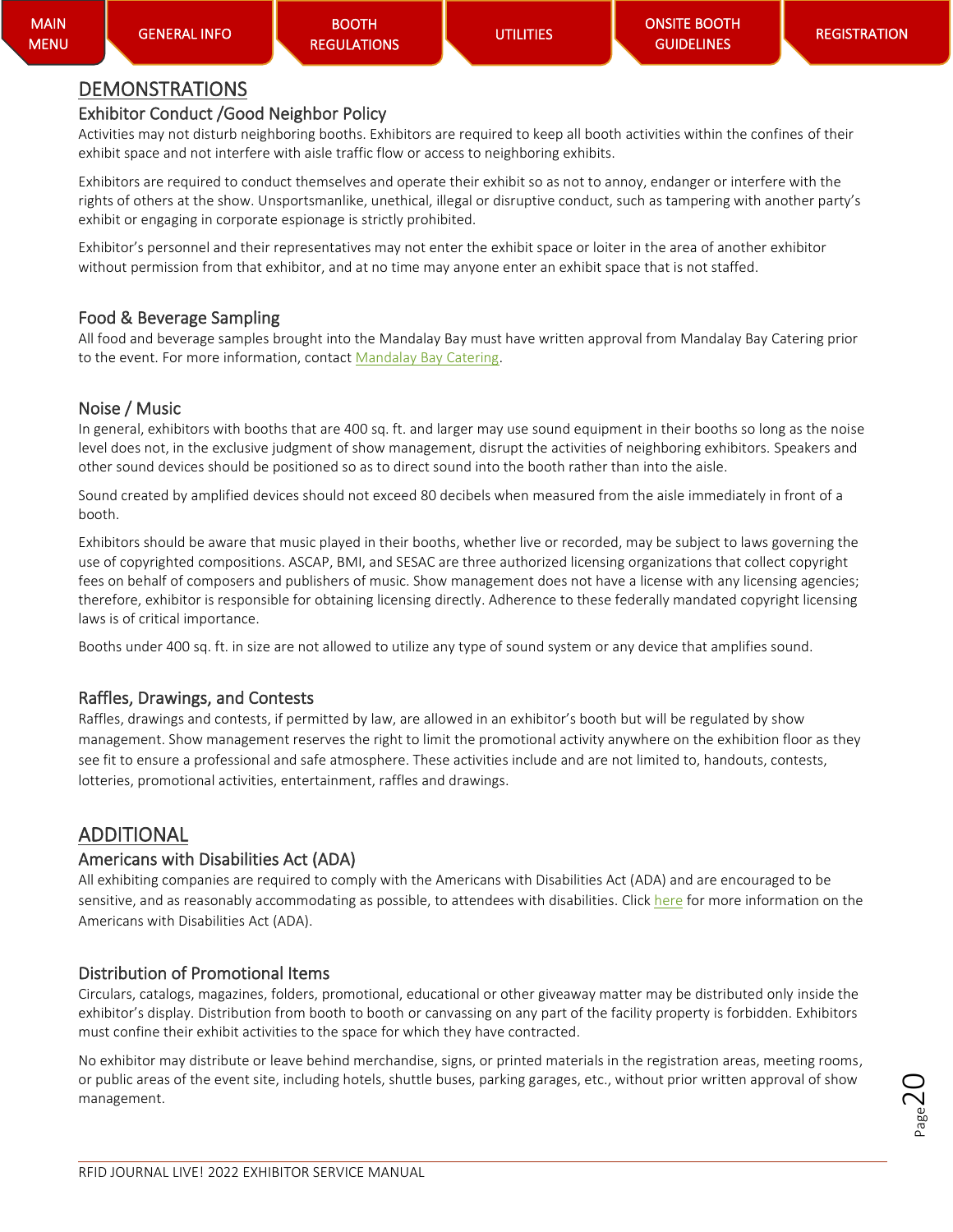**Page** 

### <span id="page-20-0"></span>Photography

Photography and video recording are NOT permitted in the exhibit hall except by the Official Show Photographer or an *approved* Exhibitor Appointed Photographer.

Exhibitors and/or *approved* Exhibitor Appointed Contractors may photograph or record their own exhibits during show days ONLY.

Photography or video recording of any area outside an exhibitor's booth (including but not limited to Registration Areas, Keynote Sessions, Conference Sessions and Meeting Rooms) is prohibited.

Photo shoots scheduled outside of published show hours must include a security escort ordered from the official security provider.

Members of the press must first receive permission from the exhibitor to photograph the exhibitor's booth.

#### <span id="page-20-1"></span>Selling at Booth

Selling merchandise from your booth during the show is strictly prohibited.

Any display items sold during the show cannot be removed from the show floor until after closing on the final show day. Exhibitors who choose to sell their display items must work jointly with the purchasing party to arrange for removal of the items from the show floor, while following all move-out and labor regulations. Exhibitors must also escort the purchaser to the exhibit hall exit and confirm with security that the purchaser is authorized to remove the items from the exhibit hall.

#### <span id="page-20-2"></span>Sharing of Exhibit Space

An exhibitor may not bridge an aisle, whether by a physical structure, carpeting, banners, etc., in order to connect their exhibit space with one across the aisle without permission from show management.

#### <span id="page-20-3"></span>Strolling Entertainment & Suitcasing

Strolling entertainment or moving advertisements (robots, persons carrying or wearing signs, scooters, etc.) outside an exhibitor's space are not permitted. Repeat violations will result in the confiscation of materials/promotion items involved in the violations and loss of priority points.

Suitcasing is defined as any activity designed to solicit or sell products or services to delegates attending a meeting, conference, or event without the proper authorization by show management or in ways that violate the rules of the event. Any attendee who is observed to be soliciting business in the aisles or other public spaces, in another company's booth, or in violation of any portion of this policy, is subject to removal without refund and additional penalties.

The selling or solicitation of product or services may only be conducted by companies in good standing, within their exhibit space, confirmed meeting or conference space or within the event as authorized by show management. Companies conducting business outside the confines of the exhibit hall, booth location or in unauthorized properties within the facility without the permission of show management are in violation of this clause.

### <span id="page-20-4"></span>SECURITY INFORMATION

RFID JOURNAL LIVE! Show Management makes every effort to protect exhibitors' merchandise and displays. Show Management will provide perimeter guard service on a 24-hour basis to include move-in, show days, and move-out. While Show Management will implement security measures to safeguard your property, neither Show Management, the Mandalay Bay, agents nor employees assumes any responsibility for such property, loss, or theft.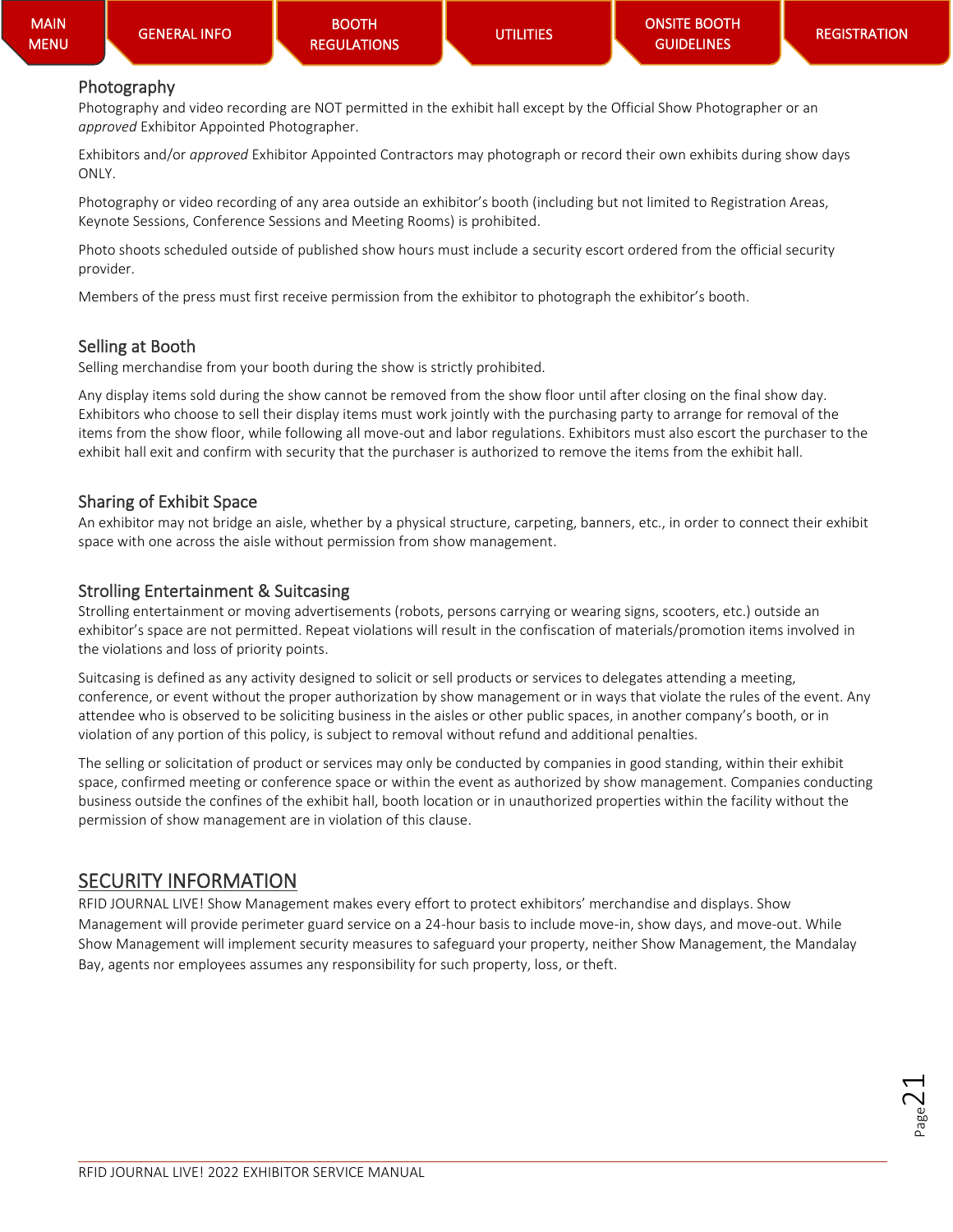[ONSITE BOOTH](#page-18-3)  **GUIDELINES** 

Exhibitors are solely responsible for the care, custody, and control of their own exhibit space and material. Exhibitors should carry insurance for covering loss or damage to their exhibit material.

Small electronic equipment such as video players, monitors, cameras, etc., should never be left unattended. In cases where valuable equipment may not be removed to storage daily, the services of a private booth guard are available.



[Review the Booth Security](https://rfidjournallive.com/wp-content/uploads/2022/02/RFID-LIVE-2022-Booth-Guard-Order-Form.pdf)  [Form for more information](https://rfidjournallive.com/wp-content/uploads/2022/02/RFID-LIVE-2022-Booth-Guard-Order-Form.pdf)  [on hiring booth guards.](https://rfidjournallive.com/wp-content/uploads/2022/02/RFID-LIVE-2022-Booth-Guard-Order-Form.pdf) 

When shipping your equipment, do not list contents on the outside of crates or cartons. Do not ship computers, monitors, tablets, or other electronic equipment in the manufacturer's cartons. Place these cartons inside larger crates or have special packaging made, which does not indicate contents.

At the close of the show, when your materials have been packed and bills of lading have been prepared, turn in your completed bills of lading at the general service contractor's service desk. Do not leave bills of lading in your booth or attached to your crates.

#### *Tips To Help Protect Your Product*

- Monitor your booth when your product is being delivered.
- Hire a security guard to watch your booth overnight.
- Perform an inventory after your product has been delivered and note any damages or missing items.
- Do not list the contents on the outside of your shipping crates/boxes. Use a code to indicate contents.
- After show hours cover your displays with a tarp or other solid material to discourage potential theft.
- Do not leave valuable exhibit materials or proprietary information under tables or behind displays when the show is closed, or your booth is unattended.
- Always staff your booth during show hours (required).
- Staff your booth until your product and/or the floor is cleared during move-out. Once the show has closed, pack as quickly as possible and do not leave your display unattended.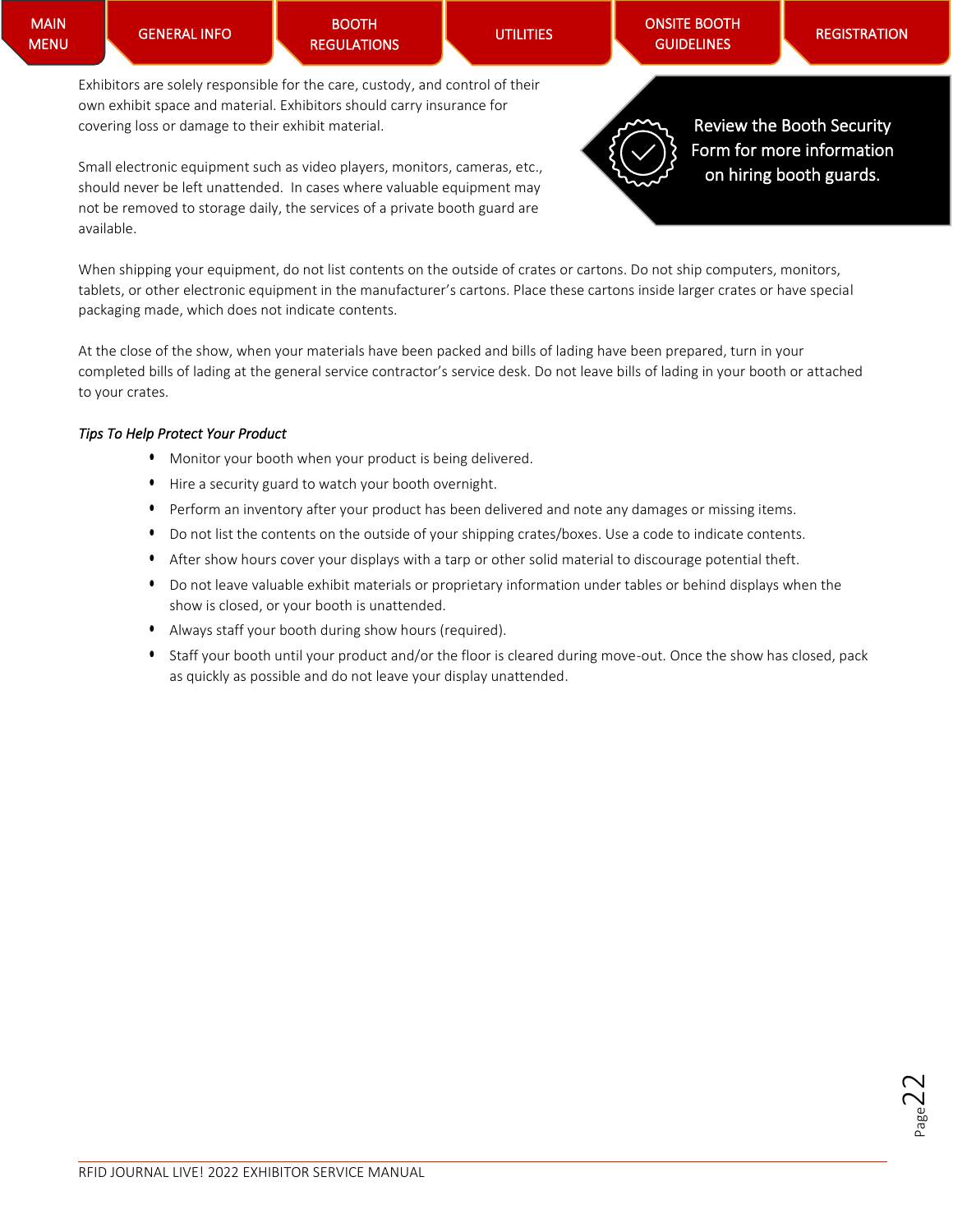# <span id="page-22-0"></span>REGISTRATION

# <span id="page-22-1"></span>STAFF BADGES

Booth personnel may be registered online by logging in to you[r RFID JOURNAL LIVE!](https://rfid.a2zinc.net/Live2022/Public/e_exhibitorconsole.aspx?ID=35817&_ga=2.154866556.593133478.1643748309-148552191.1627307263) Exhibitor Console.

Badges will not be mailed. Staff registered will need to pick up their badges onsite at registration upon arriving at the Las Vegas Convention Center. Exhibitors will not be allowed to pick up badges for anyone else and everyone must present photo I.D. when picking up their badge.

All exhibitor personnel must have and visibly wear their Exhibitor badge while in the exhibit hall during move-in, move-out and official show hours.

Each exhibiting firm receives four (4) booth staff badges – two (2) exhibit only and two (2) exhibitor conference passes per 100 square foot space occupied. Additional exhibitor registrations are available for a fee. Buyers, customers, and exhibitor appointed contractor personnel should *not* be registered as exhibitors.

Badges are the property of show management and are non-transferable. The lending/sharing of badges is prohibited and will result in confiscation.

Exhibitor badges do NOT automatically receive access to conference sessions. If exhibiting staff desire to attend conference sessions, this can be added to their registration for a fee at Exhibitor Registration.

# <span id="page-22-2"></span>ADMISSION POLICY

#### <span id="page-22-3"></span>Children

Children under the age of 16 must be accompanied and supervised by an adult while on the exhibit floor.

Registration for children is complimentary and must be done onsite. All children except infants in backpacks or slings must be registered and badged to be admitted to the exhibit areas.

Strollers for children are permitted in the exhibit areas during published show hours only. Attendees assume all risks associated with the use of strollers on the show floor, including but not limited to personal injury or property damage.

#### <span id="page-22-4"></span>Early Appointments

Exhibitors with proper badges and/or the appropriate daily wristband are permitted access to the exhibit hall on exhibitor move-in days, 1 hour before opening on show days, and exhibitor move-out days.

Attendees, speakers, press, and any other registration type other than Exhibitor will not be allowed access to the show floor at any time during move-in and move-out or prior to 9:00 AM on show days.

#### <span id="page-22-5"></span>Exhibitor Appointed Contractors (EAC)

All contracted personnel must pick up wristbands daily at the EAC Check-In areas before admission to the exhibit floor. Each individual person must sign-in and present photo I.D. each day to be issued a wristband. Wristbands cannot be picked up for others.

#### <span id="page-22-6"></span>Guests

All guests must have and visibly wear their Guest badge while in the exhibit hall, sessions, or any function held by RFID JOURNAL LIVE! during move-in, move-out or show hours.